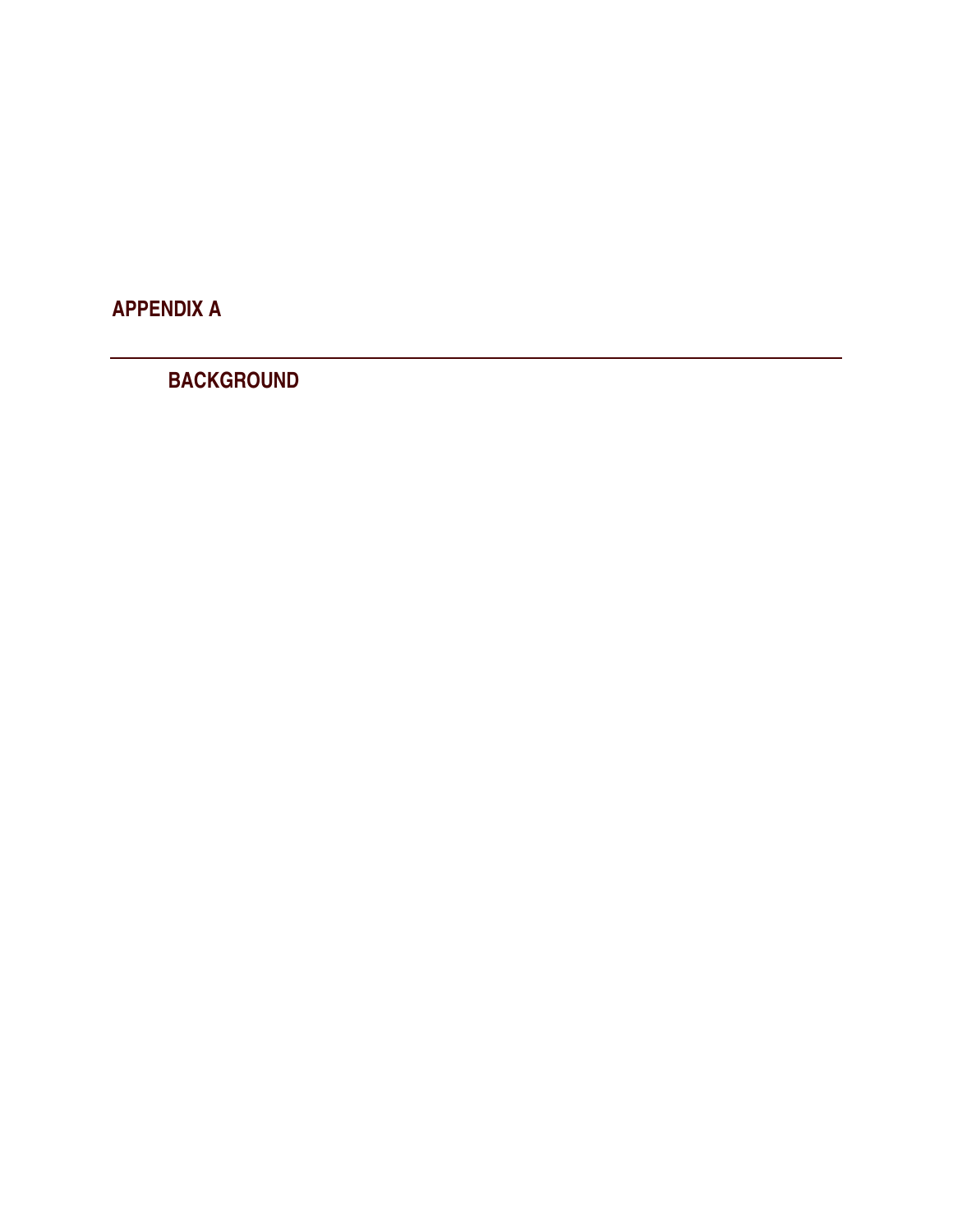Since the late 1970's, the Air Quality Management Plan (AQMP) has been used to guide the development of the AQMD's regulatory program and reduce the emission of smog precursors and other air contaminants. Since that time, a growing focus has been on air toxic emissions and the health effects associated with their release into the air. The AQMD conducted a study in 1987 to assess air toxics levels in the Basin. That study, called the Multiple Air Toxics Exposure Study (MATES I), integrated measured ambient concentrations, population distribution, and health risk data for 20 Toxic Air Contaminants (TACs) to estimate regional inhalation exposure, risk, and number of potential excess cancer cases.

The concept for a final draft Air Toxics Control Plan was an outgrowth of the Environmental Justice principles and the Environmental Justice Initiatives adopted by the Governing Board in October 1997. Extensive air monitoring under Environmental Justice Initiative #2 (MATES II) and work under Environmental Justice Initiative #10 (related to air toxics rules for new and existing sources) highlighted the need for a more systematic approach to reducing air toxics emissions. The Air Toxics Control Plan was approved by the Governing Board in March 2000 as a further tool to addressing air toxic emissions and reducing exposure. The Air Toxics Control Plan relies upon the findings of MATES II relative to focusing efforts to maximize public health protection. MATES II is further discussed below.

## Local Programs

## AQMP

The first AQMP was prepared and approved by the AQMD in 1979 and has been updated and revised many times. The California Clean Air Act (CCAA) requires a three-year plan review and update to the AQMP. Implementation of the AQMP has resulted in significant progress towards meeting federal and state air quality standards over the last several decades and has contributed to the overall reduction of cumulative impacts of air pollution (criteria as well as air toxic pollutants) throughout the Basin.

The 2003 AQMP will provide an updated air pollution control strategy to attain federal ambient air quality standards. In addition, the AQMP will include an initial analysis of the estimated emission reductions needed to achieve new federal eight-hour and fine particulate ambient air quality standards.

## Air Toxics Control Plan

The final draft Air Toxics Control Plan was approved by the AQMD Governing Board in March 2000 and utilized valuable information developed as a part of the MATES II monitoring and modeling study. This planning document was designed to examine the overall direction of the AQMD's air toxics control program. Development and implementation of strategic initiatives have required partnerships with other agencies, the regulated community, environmental groups, and the public. The plan is not required by state or federal law, so it was not submitted as a part of the State Implementation Plan (SIP).

The final draft Air Toxics Control Plan identifies potential strategies to reduce toxic levels in the Basin over the next ten years. To the extent the strategies are implemented by the relative agencies, the plan will improve public health by reducing health risks associated with both mobile and stationary sources.

To date, the majority of strategies have been implemented, making significant progress in many areas. These include increased emission reductions, and therefore health risk reduction, from sources such as gas stations, dry cleaners, motion picture film processing, metal plating, and on road motor vehicles. In addition, AQMD Rules 1401 and 1402 have been strengthened to reduce air toxic exposures from new and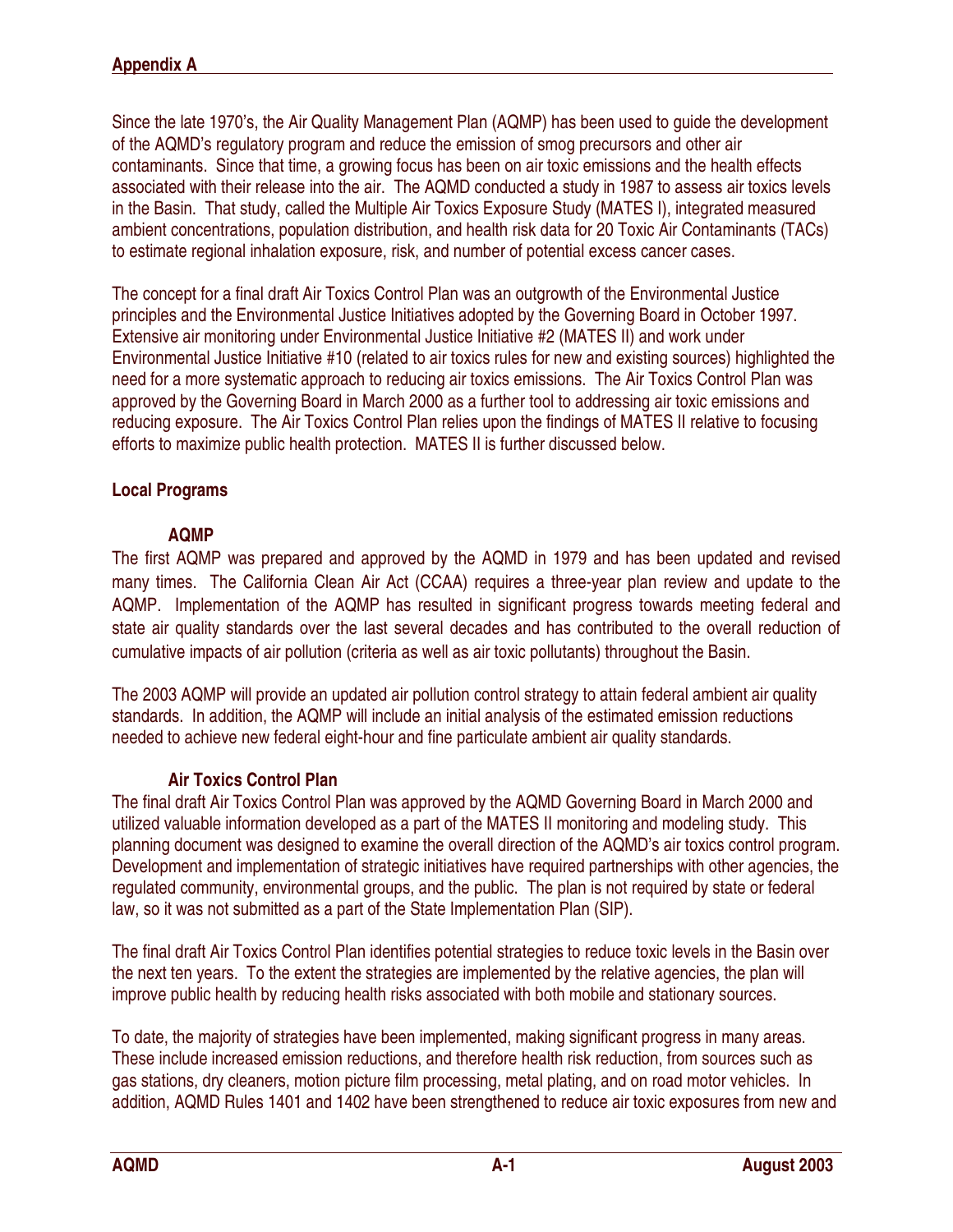existing stationary sources, respectively. In addition, ARB will be implementing CARB Phase III gasoline production requirements after January 1, 2004, which is anticipated to significantly lower motor vehicle emissions. Appendix B contains a table summarizing the progress made in implementing the March 2000 Air Toxics Control Plan.

### Rule 1401 – New Source Review of Toxic Air Contaminants

Permits for new, modified or relocated equipment that emits toxic air contaminants must meet limits for cancer and non-cancer impacts. Rule 1401 is updated periodically to reflect new information on air toxics that is developed by the state. Individual equipment must meet one-in-one million or use Toxic Best Available Control Technology (T-BACT) to reduce their health risk below ten-in-one million in order to obtain a permit. Equipment must also be below a hazard index of 1.0 (for acute and chronic impacts). Rule 1401 has been amended numerous times in the last five years to implement risk values approved by the state and now encompasses more than 200 compounds.

### Rule 1402 – Control of Air Toxic Emissions from Existing Sources

Existing facilities that emit TACs must meet facility-wide limits for cancer and non-cancer impacts. This rule utilizes the same list of compounds as Rule 1401. Rule 1402 impacts are assessed every time the state introduces new risk values. Rule 1402 was amended in March 2000 and the action risk levels of the rule were lowered to a facility-wide cancer risk level of 25 in 1 million or a non-cancer hazard index of 3.0.

#### AB 2588 Program

The AB 2588 program requires certain facilities to inventory their TACs. Public notifications are required by companies whose facility-wide cancer risk exceeds 10-in-one million or a noncancer hazard index (chronic or acute exposure) of 1.0. Risk reductions are required through Rule 1402 if their cancer risk is above 25 in one million or the hazard index (HI) exceeds 3.0. Through this program, public notification and disclosure have proven to be a valuable tool in reducing air toxic emissions and many companies make changes at their facilities to reduce below notification thresholds. Voluntary reductions undertaken by these facilities are responsible for significant toxic reductions.

## AQMD Regulation XIII and BACT

This regulation is designed to meet state and federal statutory requirements and ensure that the construction and operation of new or modified sources will not interfere with progress towards attainment of National Ambient Air Quality Standards (NAAQS). Permits for new, modified, or relocated equipment must meet offset and BACT requirements. Reductions in volatile organic compound (VOC) and particulate matter (PM) often result in concurrent toxic reductions. Review of permits at the new source review stage ensures that adequate controls are installed to meet rule requirements.

## Source Specific Rules

AQMD has, over the years, adopted prohibition rules (Regulation IV) and rules for Best Available Retrofit Control Technology, or BARCT, (Regulation XI) to reduce criteria pollutants, largely as part of AQMP implementation. Reductions of emissions from VOC and PM sources can also result in toxic reductions through reformulation, add-on controls or process changes. Adopted rules with future compliance dates and continuous implementation of the 1999 Amendment to the 1997 AQMP are expected to further reduce VOC emissions. Zero or near-zero coating and solvent technologies, and enhanced controls on VOC fugitive emissions from industrial processes will benefit air toxics emission reductions as well. During the rule development of future AQMP measures, corresponding air toxics impacts will be closely examined to maximize potential air toxics reductions.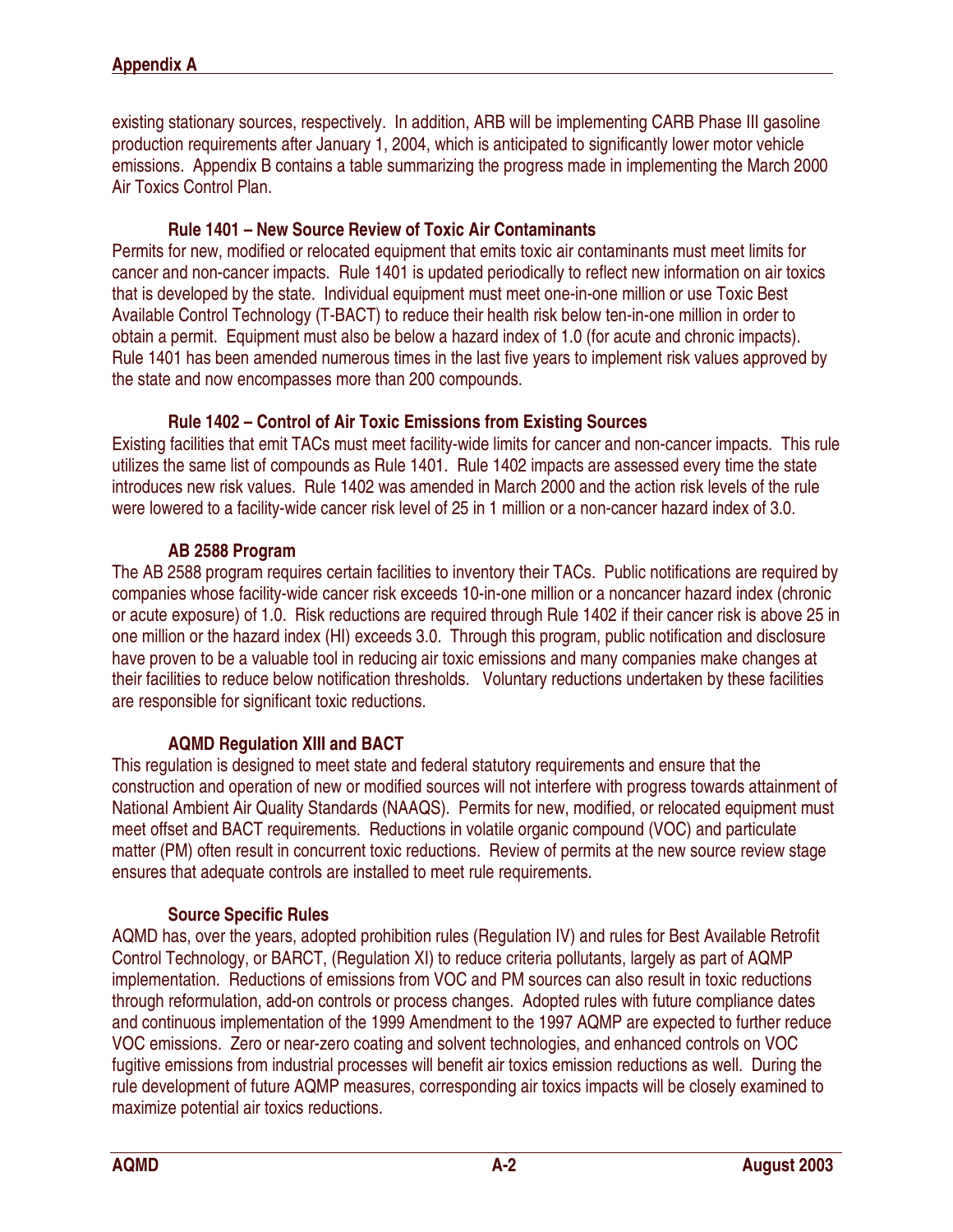### AQMD Regulation XIV

In addition to the programmatic rules, Regulation XIV contains a number of source-specific air toxics rules applicable to existing sources. The regulation contains fifteen rules, including asbestos abatement, dry cleaning operations, chrome plating, and motion picture film processing.

### Technology Incentive Programs

The AQMD manages several technology incentive programs that use monies from several different sources to fund projects that not only lower emissions of criteria air pollutants, but toxic air contaminants as well. These programs lower diesel particulates from school and transit buses, heavy duty on/off road vehicles, and marine vessels. Included in these programs are the Carl Moyer Memorial Air Quality Standards Attainment Program (Carl Moyer Program), the Lower-Emission School Bus Program, the State Emissions Mitigation Program, the Air Quality Investment Program (AQIP), and the Mobile Source Air Pollution Reduction Review Committee (MSRC). These programs fund, in whole or in part, retrofit or replacement of higher emitting diesel engines that significantly reduce diesel particulate emissions, as well as other programs that directly benefit the public's health through reduction of air toxic emissions.

Relative to these programs, a state law was signed by the Governor in October 2001 on the distribution of state funds (AB 1390, Firebaugh). Each air district must spend at least 50% of their allotted funds to directly benefit communities that are disproportionately impacted by air pollution.

### 2002-03 EJ Enhancements

In September 2002, the Governing Board approved a series of enhancements to the AQMD's Environmental Justice Program. Several of those enhancements will contribute to reduce cumulative impacts in the Basin. These EJ Enhancements include:

- Subregional analysis (I-3);
- Localized impact thresholds via the CEQA process (I-4);
- Lowest feasible air toxics emissions alternative for rules with significant impacts under CEQA (II-1)
- Electronic posting of air toxic emissions (II-4)
- Off-road Intermodal equipment (III-1)
- Super mitigation (III-2)

EJ Enhancement I-3 focuses on subregional studies. AQMD staff conducted an air quality impact study on the Mira Loma area to analyze cumulative emissions impacts from distribution centers/warehouse facilities (especially due to diesel exhaust), and to identify potential control opportunities. The study encompassed a three-step process, including: 1) the development of a land use map and data base per the local General Plan along with facility permit activity, 2) estimation of diesel truck emissions from these activities, and 3) computer modeling to estimate cumulative impacts from air toxics and fine particulate. The analysis also includes working on methodology to separate out transported and locally generated PM.

This enhancement calls for the continuance and expansion of these subregional analyses to other areas of the Basin which may be specially impacted by hazardous air pollutants (HAPs) and/or fine particulates in a manner that poses a potential environmental justice concern. The end product of these efforts will likely be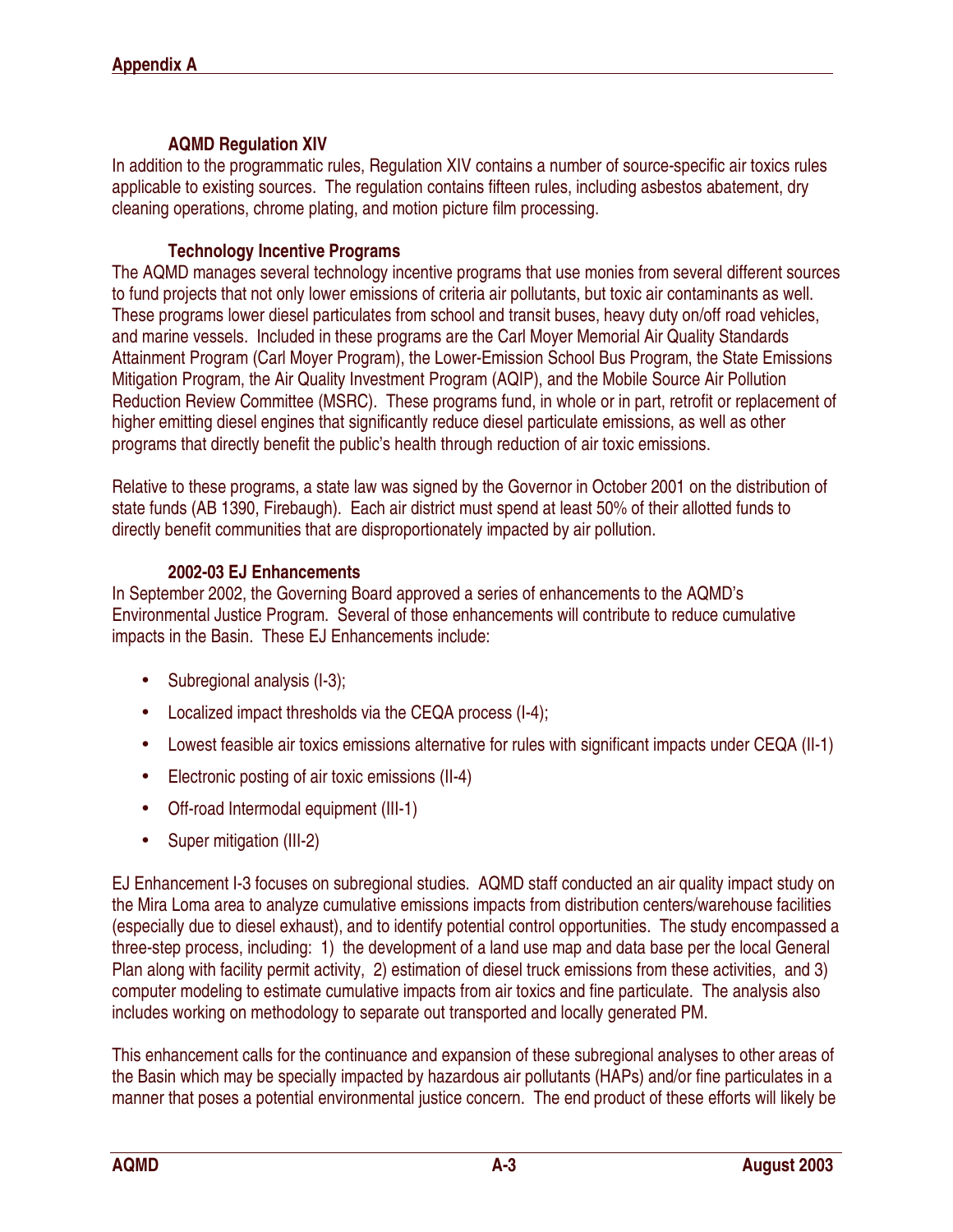refined emission inventory data, improved air quality modeling estimates of pollution levels, and proposed mitigation measures, if needed. Staff anticipates that one of these studies might be conducted on an annual basis, as needed. The next subregional analysis is anticipated to be conducted for the Alameda Corridor. Any proposed mitigation measures will be within current legal authority of AQMD or other responsible agencies.

EJ Enhancement I-4 calls for AQMD staff to continue pursuing the Governing Board direction of February 2002, to develop and evaluate the implications of localized significance thresholds (primarily for  $NO<sub>2</sub>$ , PM10, and CO) for potential inclusion in a revision of AQMD's CEQA Air Quality Handbook. The Handbook serves as a guidance document to assist local government agencies and consultants in developing the environmental analysis required pursuant to CEQA.

Currently, significance is based on regional thresholds (except for CO hot-spots analysis for mobile sources). Localized analysis would provide a second test of significance, and provide additional information to decision-makers who are considering a proposed project for approval. A working group has provided feedback to the staff analysis regarding potential significance threshold values and public workshops have been conducted to solicit additional comments and suggestions.

The purpose of CEQA is to require public disclosure of potential impacts to the air, as well as other environmental media, due to projects and to require mitigation measures, as necessary, to limit risk and public health exposure. CEQA mitigation measures can include actions affecting mobile sources, as well as measures to be taken by stationary sources. Appendix D contains a summary of how cumulative impacts are analyzed as a part of the CEQA process. Significant cumulative impacts from air toxic emissions are, for the purposes of AQMD's local CEQA program, set at a cancer risk equal to or greater than 10 in 1 million or a noncancer health impact equal to or greater than a Hazard Index (HI) of 3.0.

EJ Enhancement II-1 calls for AQMD staff, in CEQA documents comparing specific project alternatives, to include a least toxic alternative, where feasible, which considers the proposed project or rule from a "least harmful" perspective with regard to hazardous air emissions. Such alternative would pertain to major equipment or processes under review that create a significant environmental impact and would feature the lowest feasible air toxics emissions and/or exposure of the alternatives being analyzed, and would present comparative impacts and potential trade-offs for the particular project.

EJ Enhancement II-4 calls for AQMD to streamline and expedite the electronic posting of its own information on the Basin air toxics and health risk assessments, to be publicly available on the internet. Such posting would be similar to the access given to the federal Toxics Release Inventory (TRI) reporting data for interested members of the public. This tool would allow more direct monitoring of environmental performance by permit-holders.

EJ Enhancement III-1 calls for developing a rule to require emission reductions from off-road intermodal fleets, such as those operating at ports or large distribution centers, through use of low emission and clean equipment technologies. As a part of rule development, staff will examine the feasibility of additional emission reductions from the on-road vehicles visiting such facilities.

EJ Enhancement III-2 included a proposal to expedite the CEQA analysis process for any major project which contains commitments and milestone schedules for implementation of "super mitigation" actions.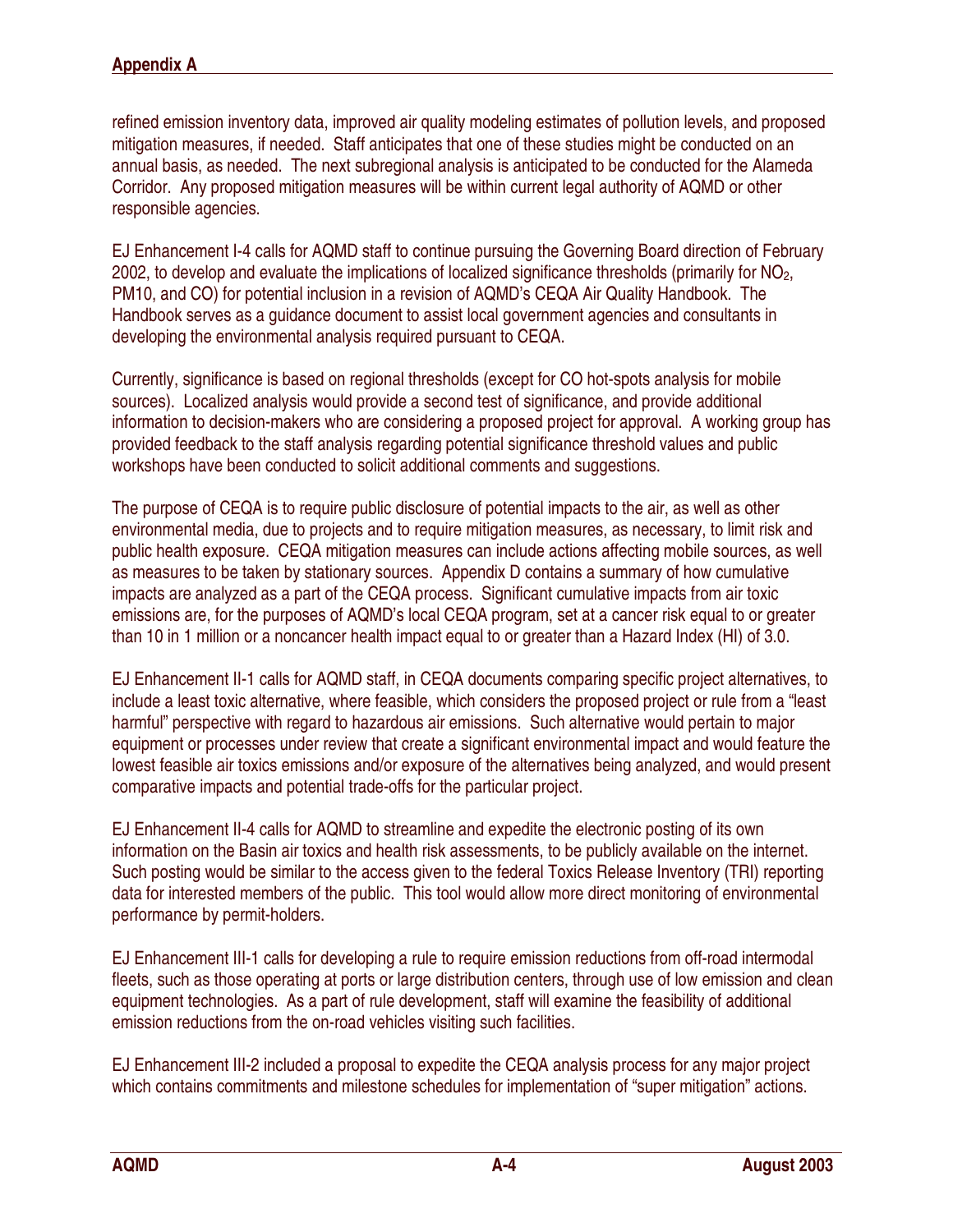This proposed enhancement would offer the incentive of an expedited CEQA review in return for emission reduction components to a project that are not otherwise legally required.

## EPA Programs

Since the 1990 Clean Air Act Amendments were enacted, federal Environmental Protection Agency has promulgated NESHAPs to reduce Hazardous Air Pollutants. In addition, EPA has been developing programs to further address urban air toxics, the residual risk after federal standards have been implemented, and cumulative impacts associated with multiple sources. These are summarized below.

### National Emission Standards for Hazardous Air Pollutants (NESHAPS)

Under Section 112 of the Clean Air Act (CAA), EPA is required to regulate sources that emit one, or more, of the 188 federally listed HAPs. More than 55 NESHAPs have been promulgated by EPA and more than twenty more source categories have had standards proposed, many of which were proposed in 2002. EPA develops standards that require the application of Maximum Achievable Control Technology (MACT) to control emissions from "major sources," those sources emitting greater than 10 tons per year of a single HAP or greater than 25 tons per year of multiple HAPs. To implement NESHAPs, AQMD adopts a rule, or rule amendment, or directly implements the NESHAP. AQMD rules must contain requirements that are at least as stringent as the NESHAP requirements. However, the NESHAPs are often based on controlled sources in the Basin. On this basis, many of the sources that would have been subject to the federal requirements already comply or are exempt.

## Integrated Urban Air Toxics Strategy

The Urban Air Toxics Strategy is a program developed by EPA that will seek to reduce emissions of 30 key TACs from 70 area source categories. This includes mobile sources using diesel engines. Thirty of these HAPs have been identified as coming from small industrial sources (or area sources). Development and implementation of the Urban Air Toxics Strategy includes a series of reports, development of vehicle and fuels standards, and promulgation of standards for new area source categories.

## Residual Risk

The residual risk program is a requirement of the federal CAA and applies to all source categories for which a federal MACT standard has been promulgated by EPA. Residual risk refers to the public health and environmental risk remaining after technology-based standards have been promulgated and applied to emission sources of HAPs. The Residual Risk Report to Congress was prepared by the Office of Air Quality Planning and Standards, Research Triangle Park, March 1999, and contains EPA's general framework for assessing risks to public health or the environment. Under the program, each MACT standard is to be revisited 10 years after promulgation to assess the residual risk after full implementation. EPA has begun the residual risk review process, such as that for halogenated solvent cleaning.

## Cumulative Exposure Project

This strategy will address adverse health impacts due to cumulative TAC exposures if toxic hot spots are identified. This program will likely include a multi-government approach to address the issue of cumulative impacts, dependent on the source and type of toxic hot spots identified. Additional data and support programs may require development as a part of this strategy, including, but not limited to, improved database and air quality modeling development, and source-specific rule adoptions or amendments.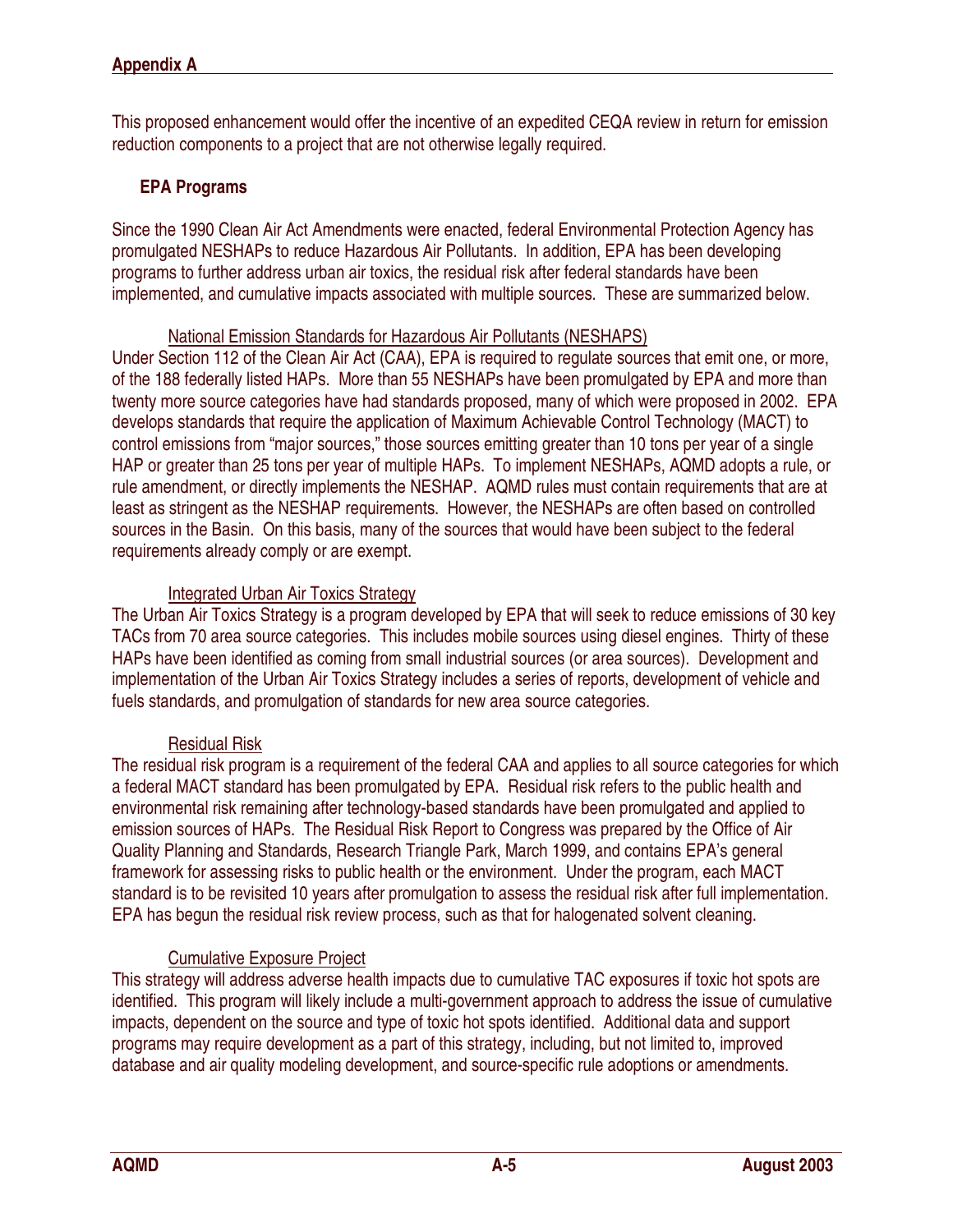Regional Air Impact Modeling Initiative (RAIMI) Pilot Study – Initial Phase

The purpose of the RAIMI pilot study is to establish a program for a region-wide prioritization of potential for community-level health risks as a result of exposure to multiple air contaminants from multiple sources through multiple exposure pathways. Also, RAIMI is designed to complement concurrent federal air toxics programs, including the Cumulative Exposure Project, Integrated Urban Air Toxics Program, and residual risk. The RAIMI pilot study is a two phase process. Under the initial phase EPA investigated test methods for source prioritizations based on risks resulting from direct inhalation. The initial phase has been completed and EPA recently completed assessment on three entire counties at the same level of detail as the pilot study (see Appendix E for more details). EPA is currently examining the results from these assessments from an implementation and enforcement standpoint to lower community level inhalation risks. The intent is to have all counties in the major areas of the region (primarily Texas and Louisiana) fully mapped in the next five years. Under the second phase, EPA is studying indirect exposures resulting from air-related sources. Here, the focus of this stage of the pilot study is indirect exposures resulting from air-related sources. This element of the pilot project will focus on other pathways of exposure besides inhalation, such as ingestion. Work on this phase is anticipated for completion by the end of 2003, to be followed by a review stage prior to publishing. Under this phase, EPA will be examining surrogates to effectively and accurately determine the impacts from indirect exposures.

## State Programs

CARB has several programs that reduce the impact of cumulative emissions. Two key programs are summarized, as follows:

## California Airborne Toxic Control Measures (ATCM)

In 1983, the California Legislature adopted the Toxic Air Contaminant Identification and Control Act (AB 1807, Tanner), which established a two-step process of risk identification and risk management to protect Californians from the health effects of toxic substances in the air. The first step is the identification of a toxic air contaminant (TAC). In the risk identification phase, staff of the Air Resources Board (ARB) and California's Office of Environmental Health Hazard Assessment (OEHHA) evaluates the potential for human exposure to a suspect air contaminant (from a prioritized list of substances) and health effects of exposure to the contaminant. The staff's evaluation is subject to the Scientific Review Panel (SRP) approval of the report. The SRP develops specific scientific findings that are officially submitted to CARB. CARB uses this information to determine whether to identify a substance as a TAC.

Once a substance is identified as a TAC, CARB determines if regulatory action is needed to reduce the risk associated with that substance through a risk management evaluation. In this evaluation, CARB investigates the need, feasibility, and cost of reducing emissions of that substance. If controls are feasible and needed, CARB adopts airborne toxic control measures (ATCMs) and local Districts are then required to adopt and enforce equivalent or more restrictive measures to reduce emissions of the TAC. In some instances, AQMD adopts rules to implement these state ATCMs. To date, the state has adopted 11 ATCMs.

## ARB's Community Health Program – EJ & Neighborhood Assessment Program

The Environmental Justice Policies and Actions adopted by the ARB in December 2001 include the consideration of cumulative health risks in our programs. Among those specific actions is the development of technical tools for performing assessments of cumulative emissions, exposures, and health risks on a neighborhood scale. Since that time, the ARB staff is developing a visualization tool for mapping emission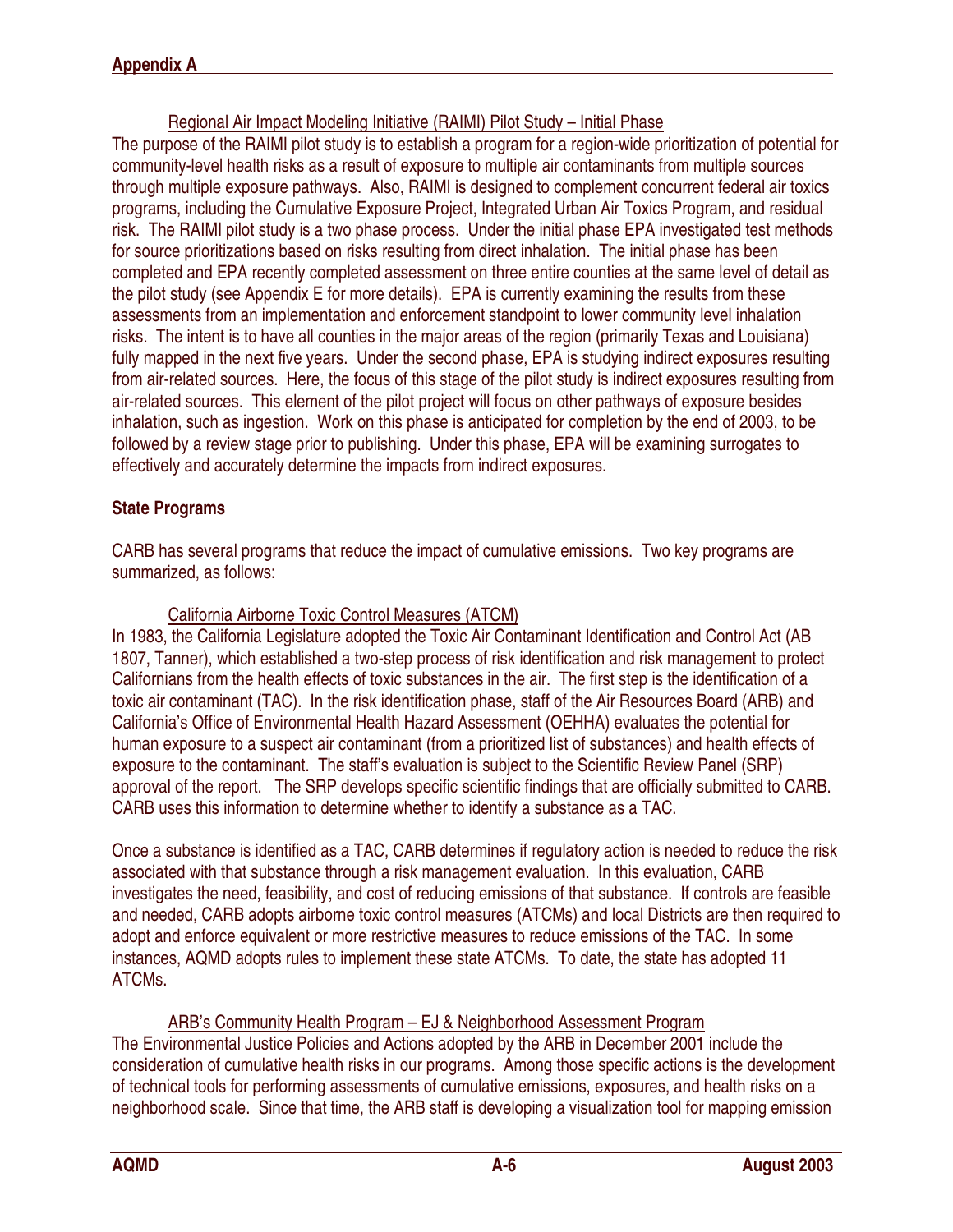sources on the Internet that will allow the public to view a map of a community and the spatial array of facilities and emissions in that community.

Other ARB efforts include developing statewide cumulative impact maps that will allow the public to view cumulative risk at a much more refined scale than is currently available. The ARB staff is also assessing microscale and regional inventories and modeling, as well as tracer and toxics studies as part of the ARB's Neighborhood Assessment Program (NAP) in Barrio Logan (San Diego) and Wilmington (Los Angeles).

Tools such as the ARB's Air Quality Handbook for Land-Use Planners are also under development that will provide local decision-makers with information for assessing cumulative air pollution impacts of proposed projects. Upon completion, all newly developed models and methods will be subject to a peer review process as routinely followed by the ARB.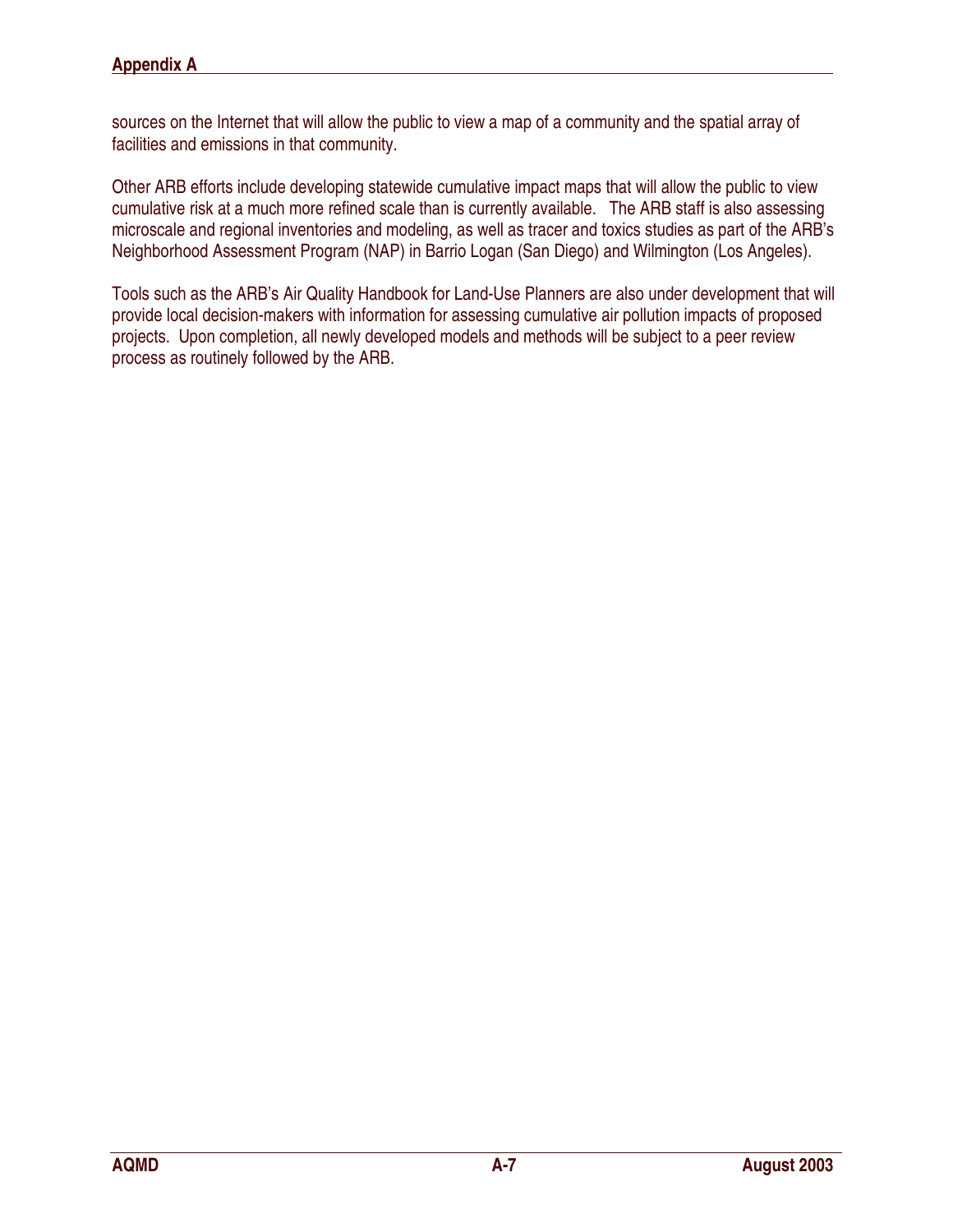APPENDIX B

AIR TOXIC CONTROL PLAN IMPLEMENTATION PROGRESS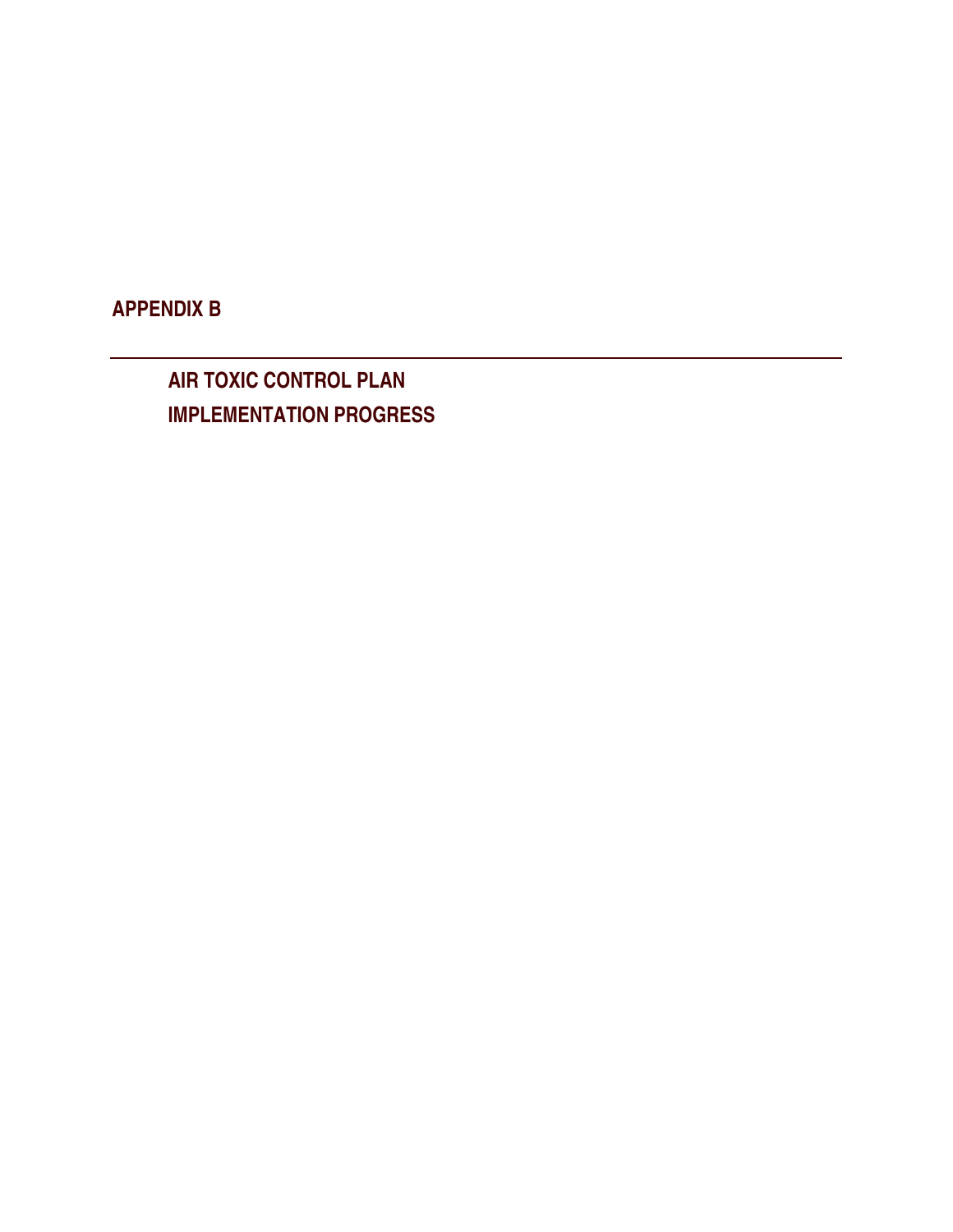### Air Toxics Control Plan Implementation Progress

The final draft Air Toxics Control Plan was approved by the AQMD Governing Board in March 2000. It is a comprehensive plan that was designed to examine the overall direction of the AQMD's air toxics control program and listed potential strategies to reduce toxic levels in the Basin over the next ten years. To the extent the strategies are implemented by the relative agencies, the plan will improve public health by reducing health risks associated with both mobile and stationary sources. The plan is not required by state or federal law, so it was not submitted as a part of the State Implementation Plan (SIP).

To date, a number of strategies have been implemented that will increase protection of the public's health from the emission of air toxics. These include increased emission reductions, and therefore health risk reduction, from sources such as gas stations, motion picture film processing, and on road motor vehicles. In addition, AQMD Rules 1401 and 1402 have been strengthened to reduce air toxic exposures from new and existing stationary sources, respectively. The following table provides an implementation status of the Air Toxic Control Plan control strategies. Shaded rows indicate those control strategies which have been completed. Unshaded rows indicate those control strategies that are in progress.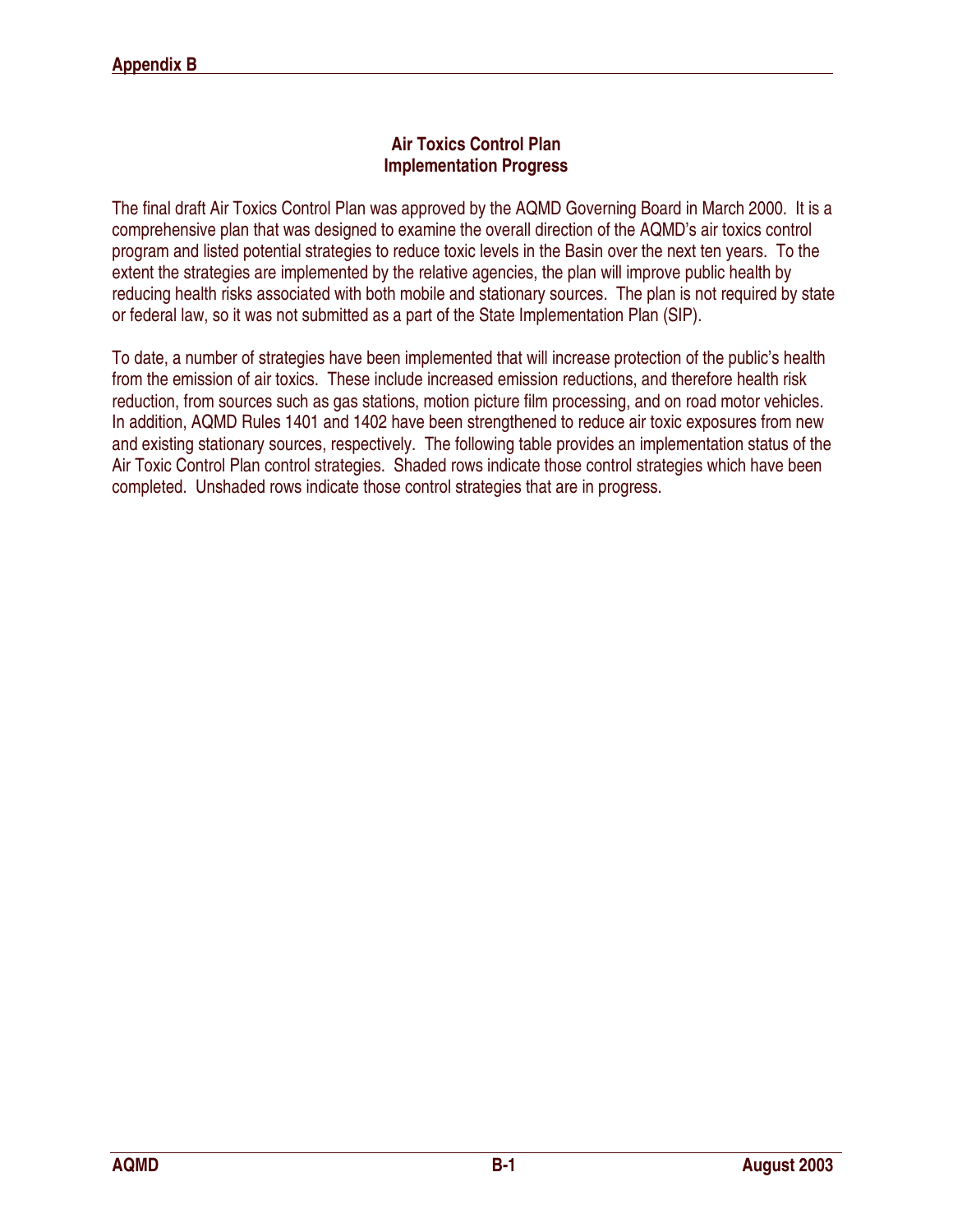| <b>RULE</b> | <b>Title</b>                                                | <b>Scheduled Adoption</b><br><b>Date</b> | <b>Adoption date</b> | <b>TAC</b>                                                                                | <b>Estimated Reductions</b> | <b>Implementation date</b> |
|-------------|-------------------------------------------------------------|------------------------------------------|----------------------|-------------------------------------------------------------------------------------------|-----------------------------|----------------------------|
| 461         | <b>Gasoline Transfer and</b><br>Dispensing                  | Apr-00                                   | 4/21/2000            | Benzene, hexane                                                                           | 27.3 tpd (total VOC)        | 2001                       |
| 1401        | New Source Review of<br><b>TACs</b>                         | As needed                                | 8/18/2000            | <b>Chronic Compounds</b>                                                                  | Cannot be determined        | 8/18/2000                  |
| 1401        | New Source Review of<br><b>TACs</b>                         | As needed                                | 6/15/2001            | <b>Chronic Compounds</b>                                                                  | Cannot be determined        | 6/15/2001                  |
| 1401        | New Source Review of<br><b>TACs</b>                         | As needed                                | 5/3/2002             | <b>Chronic Compounds</b>                                                                  | Cannot be determined        | 5/3/2002                   |
| 1401        | New Source Review of<br><b>TACs</b>                         | As needed                                | 2/7/2003             | <b>Chronic Compounds</b>                                                                  | Cannot be determined        | 2/7/2003                   |
| 1401        | New Source Review of<br><b>TACs</b>                         | As needed                                | 5/2/2003             | <b>Cancer Compounds</b>                                                                   | Cannot be determined        | 5/2/2003                   |
| 1402        | Control of TACs from<br><b>Existing Sources</b>             | As needed                                | 3/17/2000            | <b>Numerous</b>                                                                           | Cannot be determined        | 3/17/2000                  |
| 1402        | Control of TACs from<br><b>Existing Sources</b>             | As needed                                | 8/18/2000 report*    | <b>Chronic Compounds</b>                                                                  | Cannot be determined        | 5/19/2001                  |
| 1402        | Control of TACs from<br><b>Existing Sources</b>             | As needed                                | 6/15/2001 report*    | <b>Chronic Compounds</b>                                                                  | Cannot be determined        | 3/16/2002                  |
| 1402        | Control of TACs from<br><b>Existing Sources</b>             | As needed                                | 5/3/2002 report*     | <b>Chronic Compounds</b>                                                                  | Cannot be determined        | 3/1/2003                   |
| 1402        | Control of TACs from<br><b>Existing Sources</b>             | As needed                                | 2/7/2003 report*     | <b>Chronic Compounds</b>                                                                  | Cannot be determined        | 11/1/2003                  |
| 1402        | Control of TACs from<br><b>Existing Sources</b>             | As needed                                | 5/2/2003 report*     | <b>Cancer Compounds</b>                                                                   | Cannot be determined        | 3/7/2004                   |
| <b>CARB</b> | Phase 3 California<br><b>Gasoline Regulation</b>            | None given                               |                      | Benzene, MTBE                                                                             | 6 tpd                       | begin 12/31/03             |
| 431.2       | <b>Sulfur Content of Liquid</b><br><b>Fuels</b>             | None given                               | 8/18/2000            | Diesel PM                                                                                 | $1.1$ tpd                   | 2005(?)                    |
| 1122        | <b>Emission Reductions</b><br>from Degreasing<br>Operations | None given                               | 9/21/2001            | Perchloroethylene, 1,1,1-<br>trichloroethane,<br>trichloroethylene, methylene<br>chloride | 0.81tpd                     | 2003                       |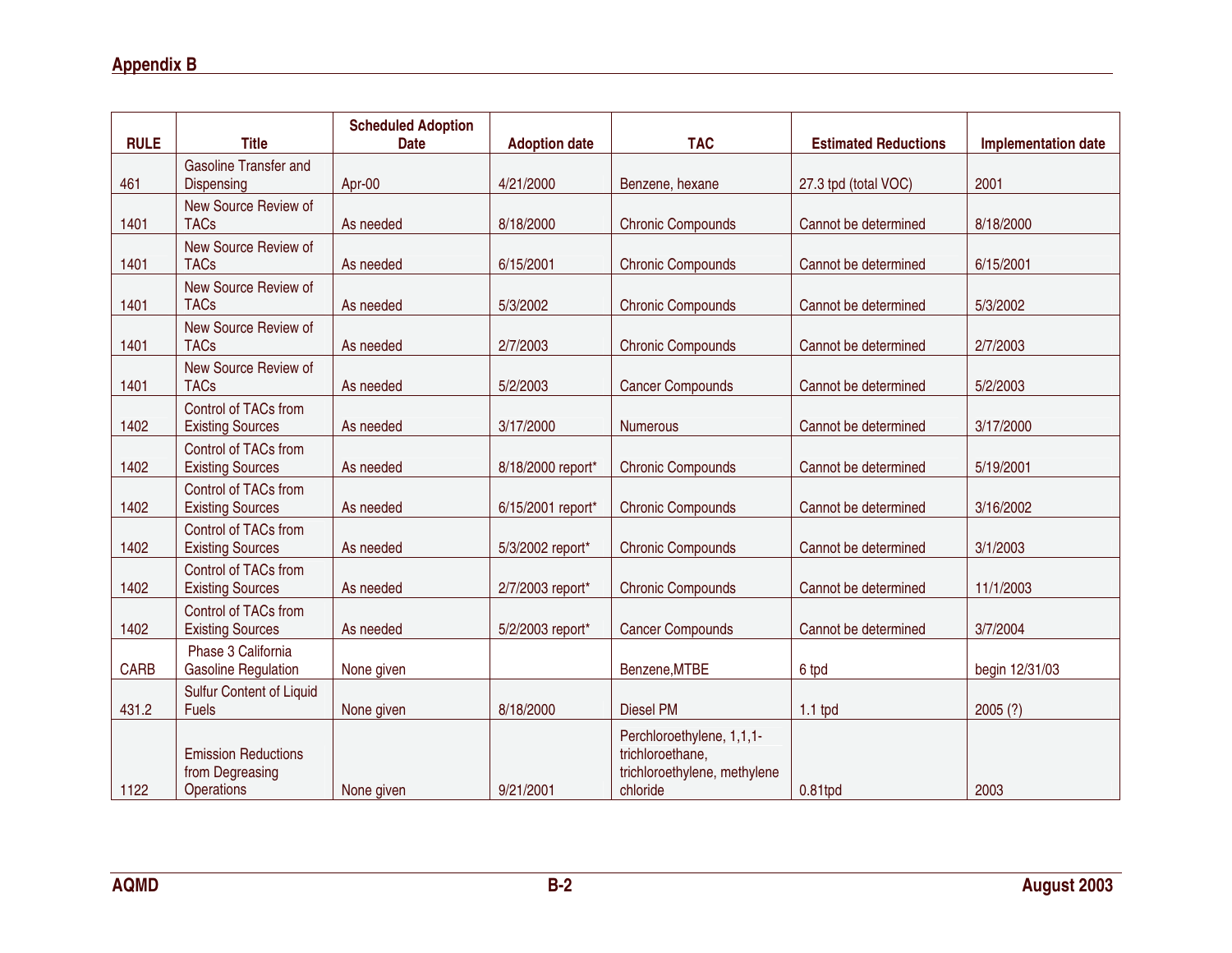| <b>RULE</b> | <b>Title</b>                                                                        | <b>Scheduled Adoption</b><br><b>Date</b> | <b>Adoption date</b>                                             | <b>TAC</b>            | <b>Estimated Reductions</b>                                                           | <b>Implementation date</b> |
|-------------|-------------------------------------------------------------------------------------|------------------------------------------|------------------------------------------------------------------|-----------------------|---------------------------------------------------------------------------------------|----------------------------|
|             |                                                                                     |                                          |                                                                  |                       |                                                                                       |                            |
| 1131        | Food Manufacturing and<br><b>Processing Operations</b>                              | None given                               | 9/15/2000                                                        | <b>IPA</b>            | 2.4 tpd if by solvent<br>reformulation; 2.1 tpd if by<br>air pollution control option | 2002                       |
| 1186.1      | <b>Less-polluting Sweepers</b>                                                      | None given                               | 8/18/2000                                                        | <b>Diesel PM</b>      | 48 tons cumulative thru<br>2011; thereafter 10.7 tons<br>per year                     | 2012                       |
| 1191        | Clean On-road Light-<br>and Medium-duty Public<br><b>Fleet Vehicles</b>             | None given                               | 6/16/2000                                                        | <b>Diesel PM</b>      |                                                                                       |                            |
| 1192        | Clean On-road Transit<br><b>Buses</b>                                               | None given                               | 6/16/2000                                                        | <b>Diesel PM</b>      | 0.9 tons per year                                                                     | 2003                       |
| 1193        | Clean On-road<br>Residential and<br><b>Commercial Refuse</b><br><b>Vehicles</b>     | None given                               | 6/16/2000                                                        | <b>Diesel PM</b>      | 7 tons per year                                                                       | 2001                       |
| 1194        | <b>Commercial Airport</b><br><b>Ground Access</b>                                   | None given                               | 8/18/2000 partial<br>adoption delayed<br>on taxis until<br>10/00 | <b>Diesel PM</b>      | 60 tons -cumulative                                                                   | 2010                       |
| 1195        | Clean On-road School<br><b>Buses</b>                                                | None given                               | 4/20/2001                                                        | <b>Diesel PM</b>      | 90 tons per year                                                                      | 2001                       |
| 1196        | Clean On-road Heavy-<br>duty Public Fleet<br><b>Vehicles</b>                        | None given                               | 10/20/2000                                                       | <b>Diesel PM</b>      | 1.0 tons per year                                                                     | 2003                       |
| 1405        | Control of Ethylene<br>Oxide and CFC<br>Emissions from<br><b>Sterilizers</b>        | Mar-01                                   | 2001                                                             | <b>Ethylene Oxide</b> | rule is not necessary due to<br>reduced usage an efficiency<br>of controls            |                            |
| 1421        | Control of<br>Perchloroethylene<br>Emissions from Dry<br><b>Cleaning Operations</b> | Mar-01                                   | 12/6/2002                                                        | Perchloroethylene     | 849 tons - cumulative                                                                 | 2021                       |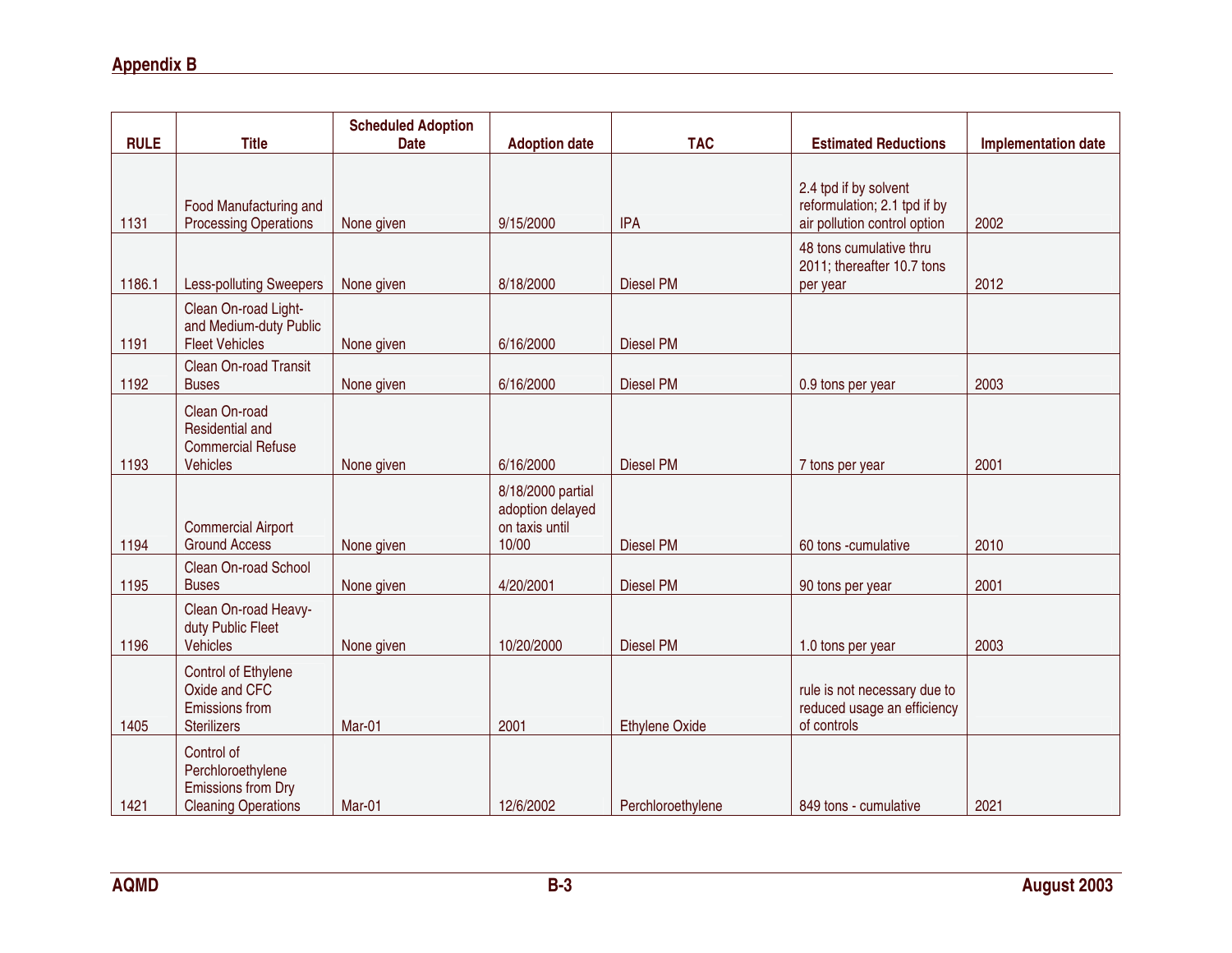| <b>RULE</b> | Title                                          | <b>Scheduled Adoption</b><br><b>Date</b> | <b>Adoption date</b> | <b>TAC</b>                                     | <b>Estimated Reductions</b>                          | <b>Implementation date</b> |
|-------------|------------------------------------------------|------------------------------------------|----------------------|------------------------------------------------|------------------------------------------------------|----------------------------|
| 1425        | <b>Motion Picture Film</b><br>Labs             | Mar-01                                   | 3/16/2001            | Perchloroethylene                              | 39.5 tons per year<br>(including NESHAP)             | 2003                       |
| 1426        | <b>Metal Finishing</b>                         | Mar-01                                   | $May-03$             | Nickel, Cadmium, Lead,<br>Copper, Chromic Acid | No reductions realized -<br>recordkeeping only       | N/A                        |
|             |                                                |                                          |                      |                                                | staff recommended that<br>this rule is not necessary |                            |
| 1427        | <b>Rubber Manufacturing</b>                    | Mar-01                                   | N/A                  | various                                        | due to limited emissions                             |                            |
| 1437        | <b>Furniture Stripping</b>                     | Mar-03                                   | $Jun-03$             | Methylene chloride                             | tbd                                                  | tbd                        |
| 1469        | <b>Hexavalent Chromium</b><br><b>Emissions</b> | Mar-01                                   | 5/2/2003             | <b>Hexavalent Chromium</b>                     | 48 lbs/year                                          | 5/5/2005                   |

\* The list of Toxic Air Contaminants was updated in conjunction with amendments to Rule 1401.

Note: Shaded rules have been adopted or determined to not be necessary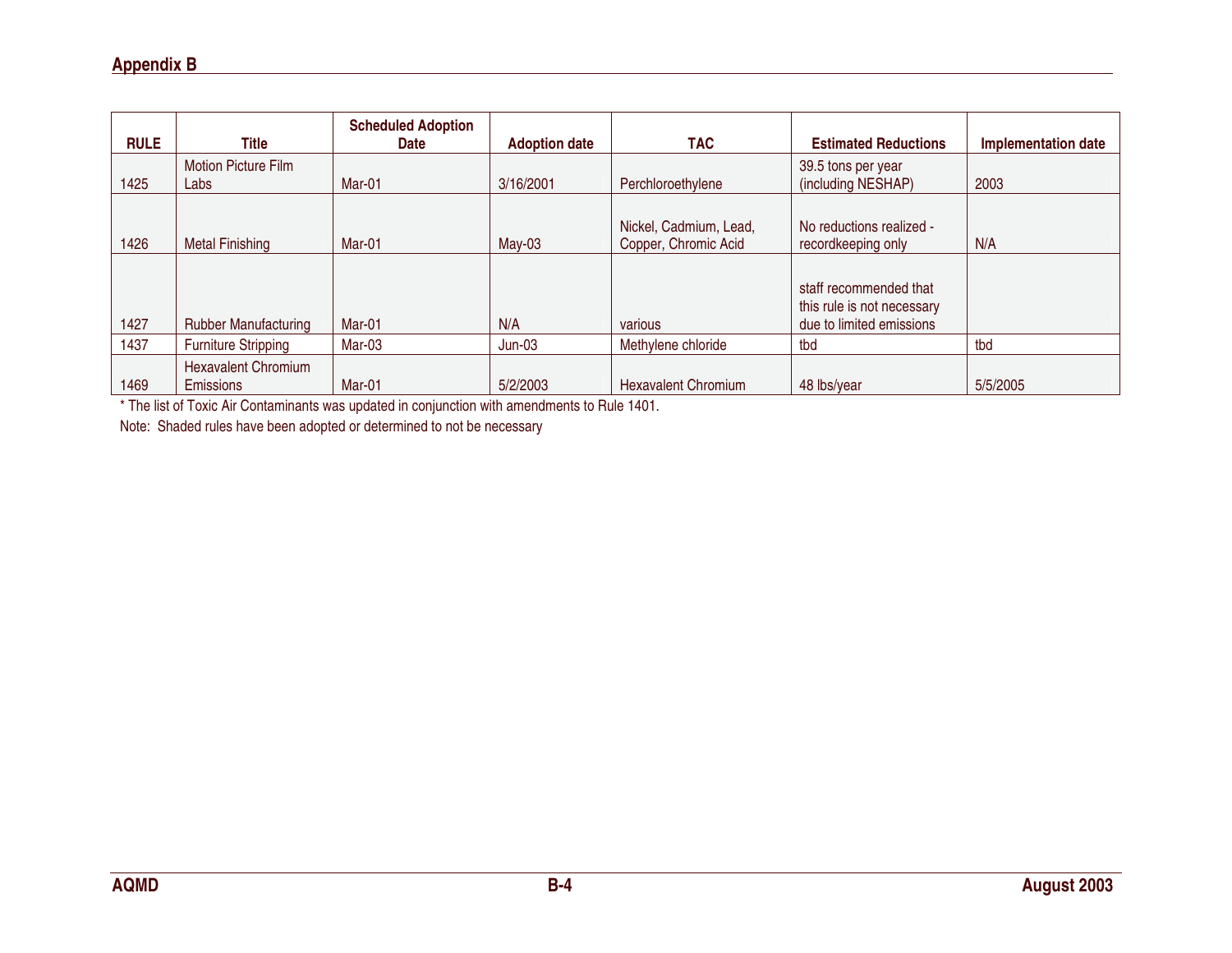APPENDIX C

CONFIRMED ODOR-COMPLAINTS AND NOVs ISSUED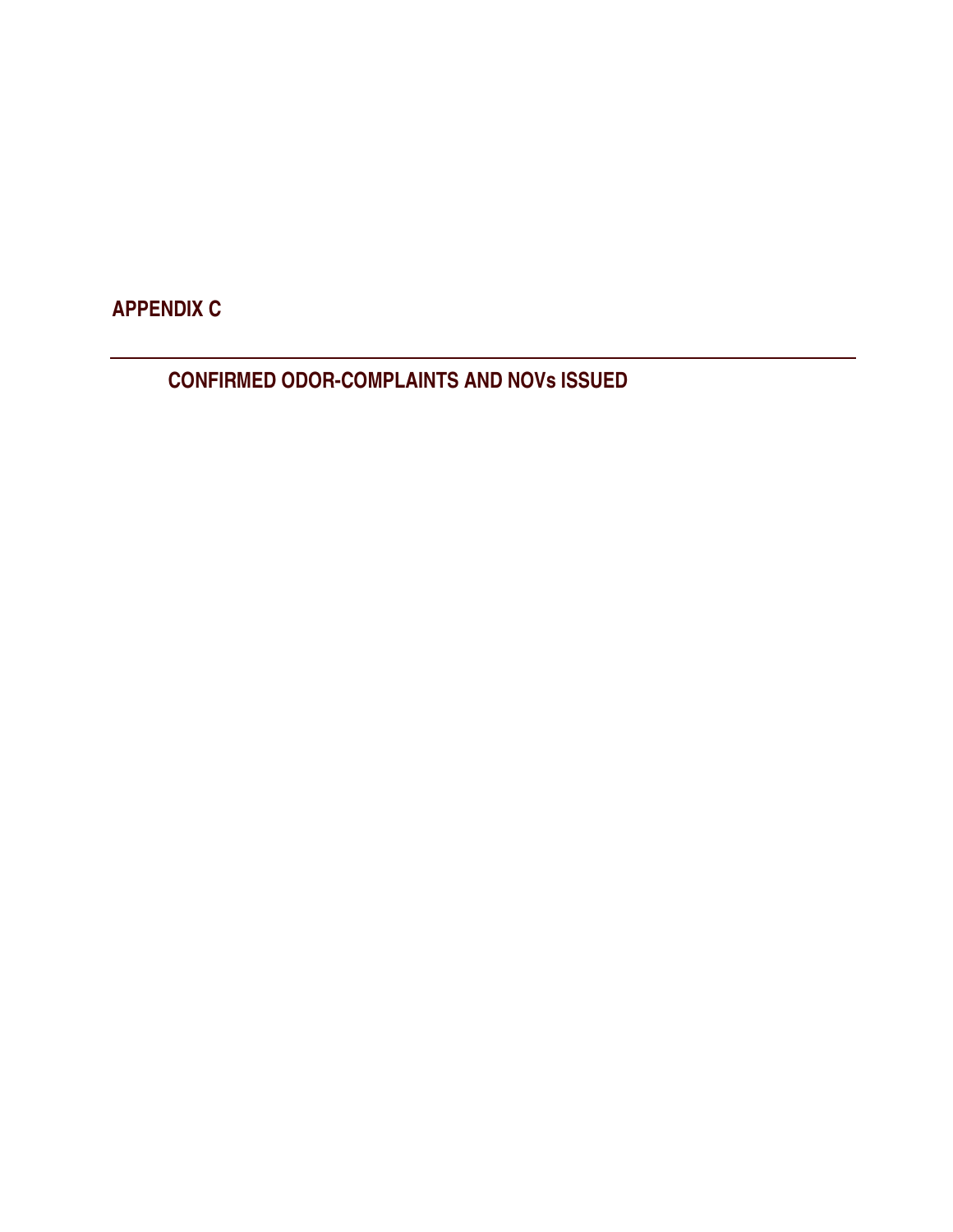Notice of Violation (NOV) data shown on the following table cover the period from January 1, 1988 to June 30, 2003. A brief explanation of each column heading is as follows:

- SIC Code This table includes standard industrial categories that had complaints which resulted in the issuance of an NOV. There are several additional industrial categories that received complaints (usually fewer than 10 complaints were received) that were not issued a NOV.
- Confirmed Odor Complaints This refers to the number of complaints that were received that could be traced back to a permitted facility that has an AQMD facility ID number. There were approximately 104,000 total complaints logged, although these were not all confirmed.
- Notices of Violation (NOVs) Issued This is the number of Notices of Violation that were issued as a result of complaints received that were tied to a valid facility ID or SIC code.

There is not a one-to-one correspondence between complaints and NOVs. An NOV may be issued for one or more incidences that generated multiple complaints.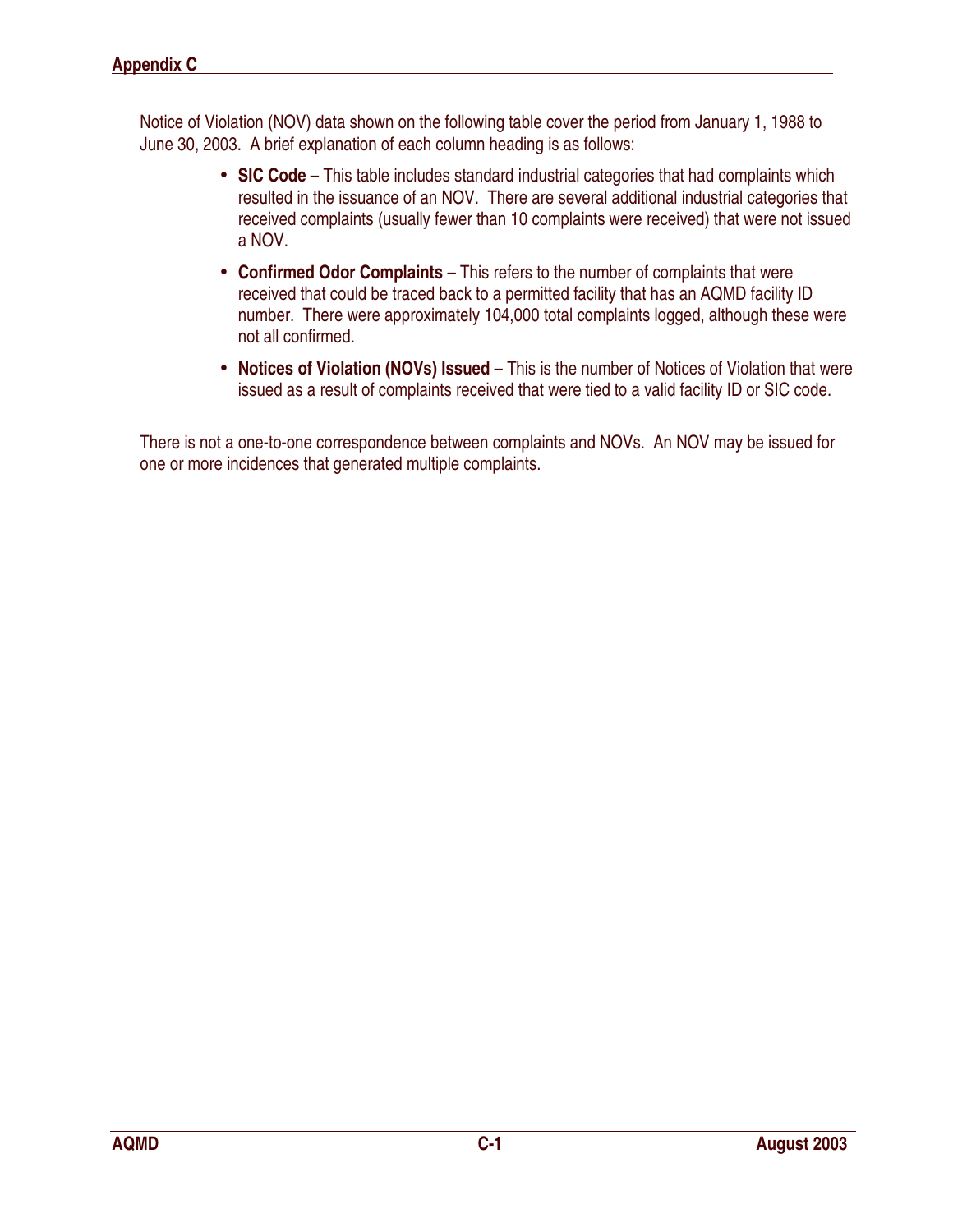| <b>SIC Code</b> | <b>Description</b>                       | <b>Confirmed Odor</b><br><b>Complaints</b> | <b>Notices of</b><br><b>Violation</b><br>(NOVs)<br><b>Issued</b> |
|-----------------|------------------------------------------|--------------------------------------------|------------------------------------------------------------------|
| 2911            | PETROLEUM REFINING                       | 8399                                       | 109                                                              |
| 4953            | <b>REFUSE SYSTEMS</b>                    | 4099                                       | 120                                                              |
| 4952            | <b>SEWERAGE SYSTEMS</b>                  | 3039                                       | 48                                                               |
| 1794            | EXCAVATING AND FOUNDATION WORK           | 1188                                       | 26                                                               |
| 1311            | CRUDE PETRO AND NATURAL GAS              | 803                                        | 18                                                               |
| 2077            | ANIMAL & MARINE FATS AND OILS            | 691                                        | 57                                                               |
| 7538            | <b>GENERAL AUTO REPAIR SHOPS</b>         | 634                                        | 34                                                               |
| 2992            | LUBRICATING OILS AND GREASES             | 598                                        | 14                                                               |
| 7532            | TOP & BODY REPAIR/PAINT SHOPS            | 543                                        | 44                                                               |
| 9511            | AIR WATER & SOLID WASTE MANAG            | 461                                        | $\mathbf{1}$                                                     |
| 4214            | LOCAL TRUCKING AND STORAGE               | 410                                        | 40                                                               |
| 3341            | SECONDARY NONFERROUS METALS              | 364                                        | 15                                                               |
| 2824            | ORGANIC FIBERS, NONCELLULOSIC            | 363                                        | 21                                                               |
| 2819            | INDUSTRIAL INORGANIC CHMLS, NEC          | 352                                        | 10                                                               |
| 4911            | <b>ELECTRIC SERVICES</b>                 | 285                                        | 1                                                                |
| 3088            | PLASTICS PLUMBING FIXTURES               | 243                                        | $\boldsymbol{9}$                                                 |
| 2821            | PLASTICS MATERIALS AND RESINS            | 240                                        | 12                                                               |
| 5093            | <b>SCRAP &amp; WASTE MATERIALS</b>       | 233                                        | 5                                                                |
| 7216            | DRY CLEANING PLANTS, EXC RUG             | 230                                        | 13                                                               |
| 3089            | PLASTICS PRODUCTS, NEC                   | 228                                        | 8                                                                |
| 3479            | METAL COATING/ALLIED SERVICES            | 209                                        | 10                                                               |
| 2399            | FABRICATED TEXTILE PROD, NEC             | 199                                        | 10 <sup>°</sup>                                                  |
| 5541            | <b>GASOLINE SERVICE STATIONS</b>         | 173                                        | 36                                                               |
| 3792            | TRAVEL TRAILERS AND CAMPERS              | 173                                        | 16                                                               |
| 5171            | PETRO BULK STATIONS/TERMINALS            | 157                                        | 8                                                                |
| 3471            | PLATING AND POLISHING                    | 152                                        | 12                                                               |
| 2951            | PAVING MIXTURES AND BLOCKS               | 144                                        | 5                                                                |
| 7261            | <b>FUNERAL SERVICE &amp; CREMATORIES</b> | 139                                        | 9                                                                |
| 5199            | NONDURABLE GOODS, NEC                    | 119                                        | 9                                                                |
| 3365            | <b>ALUMINUM FOUNDRIES</b>                | 111                                        | 13                                                               |
| 3599            | INDUSTRIAL MACHINERY, NEC                | 107                                        | 3                                                                |
| 2047            | DOG AND CAT FOOD                         | 106                                        | 8                                                                |
| 1761            | ROOFING AND SHEET METAL WORK             | 103                                        | 6                                                                |
| 2099            | FOOD PREPARATIONS, NEC                   | 101                                        | 5                                                                |
| 3079            | MISC PLASTICS PRODUCTS                   | 100                                        | $\overline{\mathbf{4}}$                                          |
| 3321            | <b>GRAY IRON FOUNDRIES</b>               | 85                                         | 3                                                                |
| 2295            | COATED FABRICS, NOT RUBBERIZED           | 85                                         | 1                                                                |
| 3714            | MOTOR VEHICLE PARTS/ACCESORIES           | 82                                         | $\mathbf{1}$                                                     |
| 2434            | <b>WOOD KITCHEN CABINETS</b>             | 78                                         | $\overline{2}$                                                   |
| 7699            | REPAIR SERVICES, NEC                     | 68                                         | 4                                                                |
| 3711            | <b>MOTOR VEHICLES AND CAR BODIES</b>     | 57                                         | 1                                                                |
| 2499            | WOOD PRODUCTS, NEC                       | 55                                         | 5                                                                |
| 4959            | SANITARY SERVICES, NEC                   | 54                                         | 3                                                                |
| 4011            | RAILROAD, LINE-HAUL OPERATING            | 53                                         | $\overline{7}$                                                   |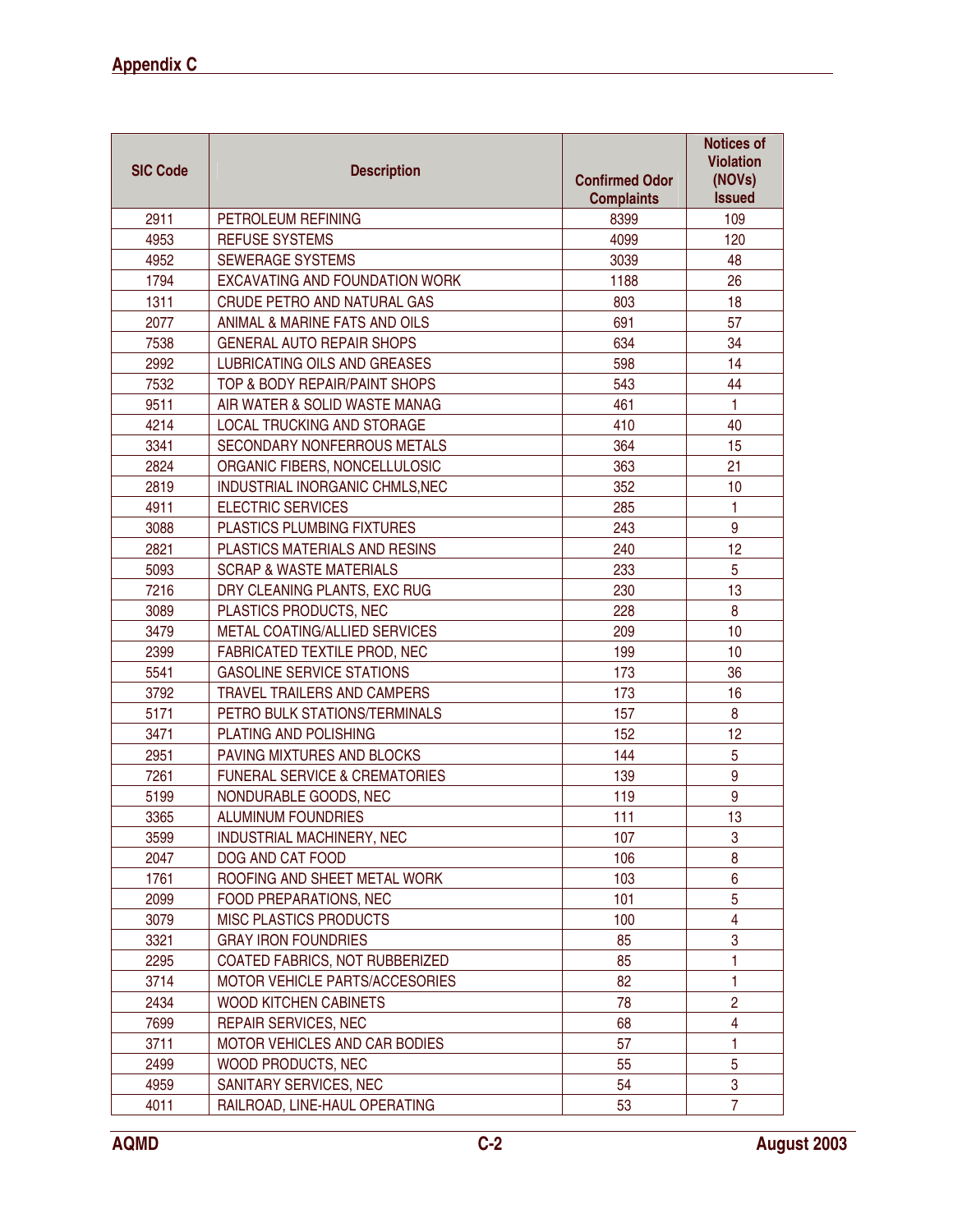| <b>SIC Code</b> | <b>Description</b>                        | <b>Confirmed Odor</b><br><b>Complaints</b> | <b>Notices of</b><br><b>Violation</b><br>(NOVs)<br><b>Issued</b> |
|-----------------|-------------------------------------------|--------------------------------------------|------------------------------------------------------------------|
| 3061            | MECHANICAL RUBBER GOODS                   | 51                                         | 1                                                                |
| 3412            | METAL BARRELS, DRUMS, & PAILS             | 50                                         | 5                                                                |
| 2759            | <b>COMMERCIAL PRINTING, NEC</b>           | 49                                         | 1                                                                |
| 2833            | <b>MEDICINALS AND BOTANICALS</b>          | 48                                         | $\overline{c}$                                                   |
| 3444            | <b>SHEET METALWORK</b>                    | 45                                         | 3                                                                |
| 2431            | <b>MILLWORK</b>                           | 40                                         | 1                                                                |
| 3354            | ALUMINUM EXTRUDED PRODUCTS                | 39                                         | $\overline{2}$                                                   |
| 2095            | ROASTED COFFEE                            | 37                                         | 3                                                                |
| 3672            | PRINTED CIRCUIT BOARDS                    | 35                                         | 1                                                                |
| 3086            | PLASTICS FOAM PRODUCTS                    | 34                                         | 5                                                                |
| 5511            | NEW AND USED CAR DEALERS                  | 33                                         | 1                                                                |
| 2851            | PAINTS AND ALLIED PRODUCTS                | 32                                         | 5                                                                |
| 1799            | SPECIAL TRADE CONTRACTORS, NEC            | 30                                         | $\overline{4}$                                                   |
| 2511            | WOOD HOUSEHOLD FURNITURE                  | 29                                         | $\overline{4}$                                                   |
| 7534            | TIRE RETREADING & REPAIR SHOPS            | 29                                         | $\overline{2}$                                                   |
| 3621            | MOTORS AND GENERATORS                     | 29                                         | 1                                                                |
| 5169            | <b>CHEMICALS &amp; ALLIED PRDCTS, NEC</b> | 28                                         | 1                                                                |
| 7218            | <b>INDUSTRIAL LAUNDRERERS</b>             | 27                                         | 1                                                                |
| 3999            | MANUFACTURING INDUSTRIES, NEC             | 26                                         | $\sqrt{3}$                                                       |
| 3334            | PRIMARY ALUMINUM                          | 26                                         | $\overline{2}$                                                   |
| 3826            | ANALYTICAL INSTRUMENTS                    | 25                                         | $\overline{4}$                                                   |
| 3356            | NONFERROUS ROLLING/DRAWING, NEC           | 24                                         | 1                                                                |
| 3799            | TRANSPORTATION EQUIPMENT, NEC             | 22                                         | $\overline{c}$                                                   |
| 2999            | PETROLEUM & COAL PRODUCTS, NEC            | 20                                         | 1                                                                |
| 3441            | FABRICATED STRUCTURAL METAL               | 19                                         | 5                                                                |
| 2261            | FINISHING PLANTS, COTTON                  | 19                                         | 3                                                                |
| 181             | ORNAMENTAL NURSERY PRODUCTS               | 17                                         | $\overline{2}$                                                   |
| 3721            | <b>AIRCRAFT</b>                           | 16                                         | 3                                                                |
| 3543            | <b>INDUSTRIAL PATTERNS</b>                | 14                                         | $\overline{2}$                                                   |
| 2299            | <b>TEXTILE GOODS, NEC</b>                 | 14                                         | 1                                                                |
| 3261            | <b>VITREOUS PLUMBING FIXTURES</b>         | 13                                         | 1                                                                |
| 3273            | READY-MIXED CONCRETE                      | 9                                          |                                                                  |
| 3295            | MINERALS, GROUND OR TREATED               | 9                                          | 1                                                                |
| 7389            | <b>BUSINESS SERVICES, NEC</b>             | $9\,$                                      | 1                                                                |
| 7535            | PAINT SHOPS                               | 8                                          | $\overline{c}$                                                   |
| 5211            | LUMBER & OTHER BLDG MATERIALS             | 8                                          | 1                                                                |
| 7531            | TOP & BODY REPAIR SHOPS                   | 8                                          | 1                                                                |
| 2541            | WOOD PARTITIONS AND FIXTURES              | $\boldsymbol{6}$                           | $\overline{c}$                                                   |
| 2599            | FURNITURE AND FIXTURES, NEC               | 5                                          | $\overline{2}$                                                   |
| 2426            | HARDWOOD DIMENSION & FLOORING             | 5                                          | 1                                                                |
| 2519            | HOUSEHOLD FURNITURE, NEC                  | 5                                          | 1                                                                |
| 3716            | MOTOR HOME MANUFACTURE                    | 5                                          | 1                                                                |
| 7359            | EQUIPMENT RENTAL & LEASING, NEC           | 5                                          | 1                                                                |
| 7819            | SERV ALLIED TO MOTION PICTURES            | $\overline{5}$                             | 1                                                                |
| 7542            | <b>CAR WASHES</b>                         | 4                                          | 1                                                                |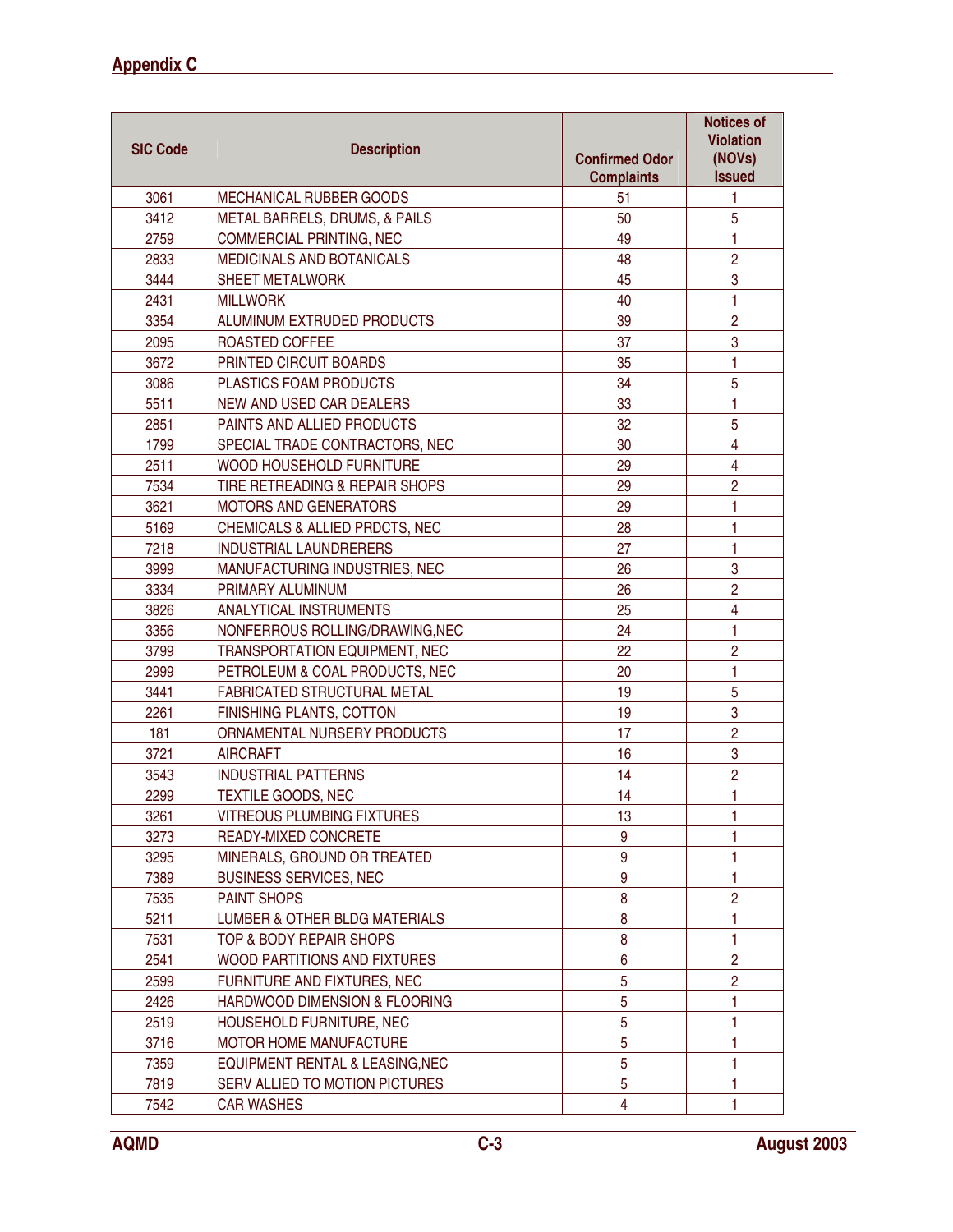| <b>SIC Code</b> | <b>Description</b>                 | <b>Confirmed Odor</b><br><b>Complaints</b> | <b>Notices of</b><br><b>Violation</b><br>(NOVs)<br><b>Issued</b> |
|-----------------|------------------------------------|--------------------------------------------|------------------------------------------------------------------|
| 3761            | GUIDED MISSILES AND SPACE VEH      | 2                                          |                                                                  |
| 134             | <b>IRISH POTATOES</b>              |                                            |                                                                  |
| 1389            | OIL/GAS FIELD SERVICES, NEC        |                                            |                                                                  |
| 3572            | <b>COMPUTER STORAGE DEVICES</b>    |                                            |                                                                  |
| 3695            | MAGNETIC & OPTICAL RECDG MEDIA     |                                            |                                                                  |
| 5039            | <b>CONSTRUCTION MATERIALS, NEC</b> |                                            |                                                                  |
| 5411            | <b>GROCERY STORES</b>              |                                            |                                                                  |
| 8744            | <b>FACILITIES SUPPORT SERVICES</b> |                                            |                                                                  |
| 9999            | <b>UNKNOWN</b>                     | 773                                        | 52                                                               |
| <b>Total</b>    |                                    | 27,906                                     | 936                                                              |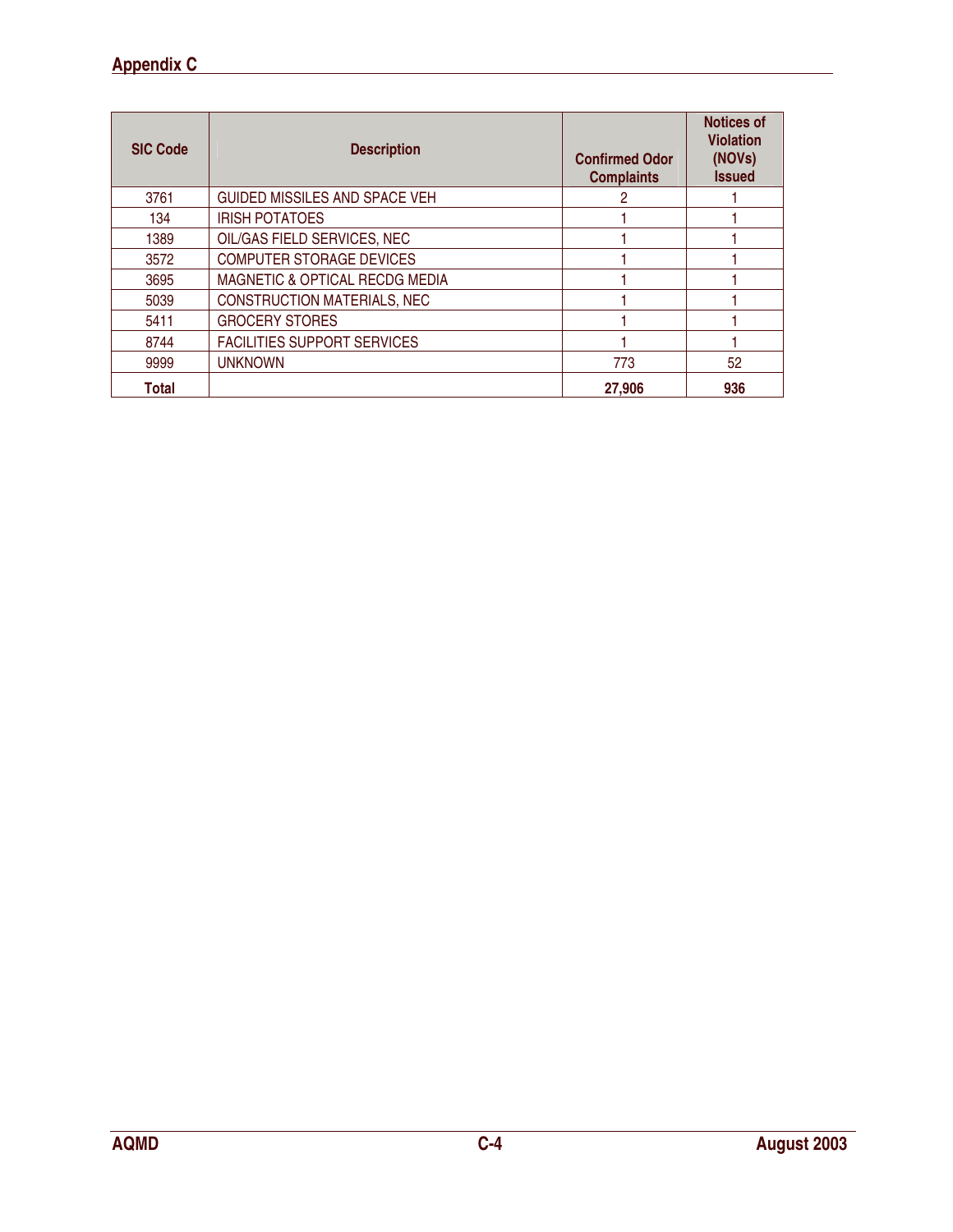APPENDIX D

CUMULATIVE IMPACT ANALYSIS REQUIREMENTS PURSUANT TO CEQA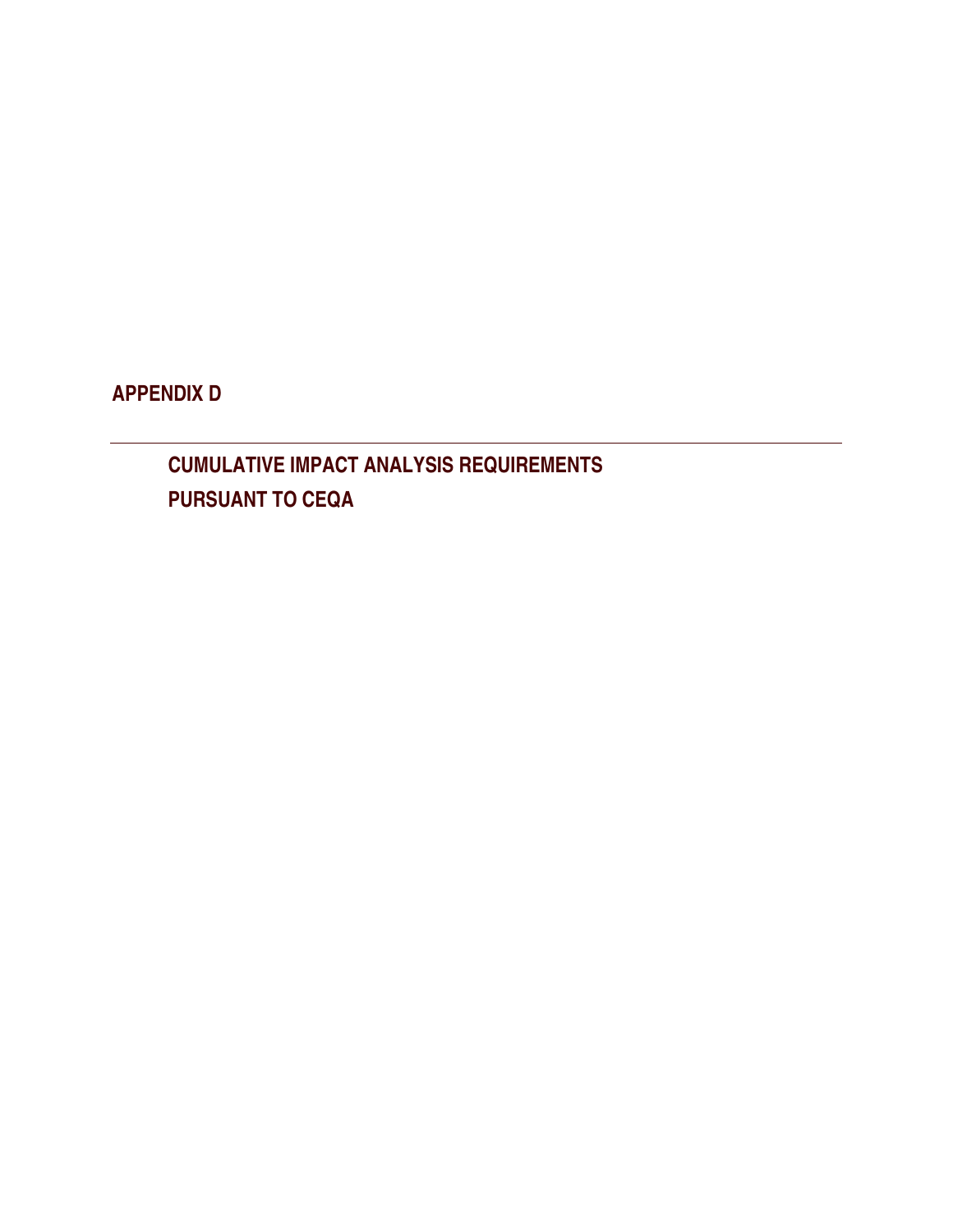### CUMULATIVE IMPACT REQUIREMENTS PURSUANT TO THE CALIFORNIA ENVIRONMENTAL QUALITY ACT

The following summarizes the requirement to analyze cumulative impacts pursuant to the California Environmental Quality Act (CEQA), and the procedures by which the AQMD complies with the requirement.

### CUMULATIVE IMPACTS DEFINED

"Cumulative impacts" refers to two or more individual effects which, when considered together, are considerable or which compound or increase other environmental impacts. The individual effects may be changes resulting from a single project or a number of separate projects. The cumulative impact from several projects is the change in the environment that results from the incremental impact of the project when added to other closely related past, present, and reasonably foreseeable probable future projects.

### REQUIREMENT TO ANALYZE CUMULATIVE IMPACTS

An Environmental Impact Report (EIR) shall discuss cumulative impacts of a project when the project's incremental effect is cumulatively considerable.

An adequate discussion of significant cumulative impacts requires:

(1) Either:

(A) A list of past, present, and probable future projects producing related or cumulative impacts, including, if necessary, those projects outside the control of the agency. Factors to consider include the nature of each environmental resource being examined, the location of the project and its type. Or

(B) A summary of projections contained in an adopted general plan or related planning document, or in a prior environmental document which has been adopted or certified, which described or evaluated regional or area-wide conditions contributing to the cumulative impact.

Lead agencies should define the geographic scope of the area affected by the cumulative effect and provide a reasonable explanation for the geographic limitation used.

(2) A summary of the expected environmental effects to be produced by those projects with specific reference to additional information stating where that information is available.

(3) A reasonable analysis of the cumulative impacts of the relevant projects. An EIR shall examine reasonable, feasible options for mitigating or avoiding the project's contribution to any significant cumulative effects.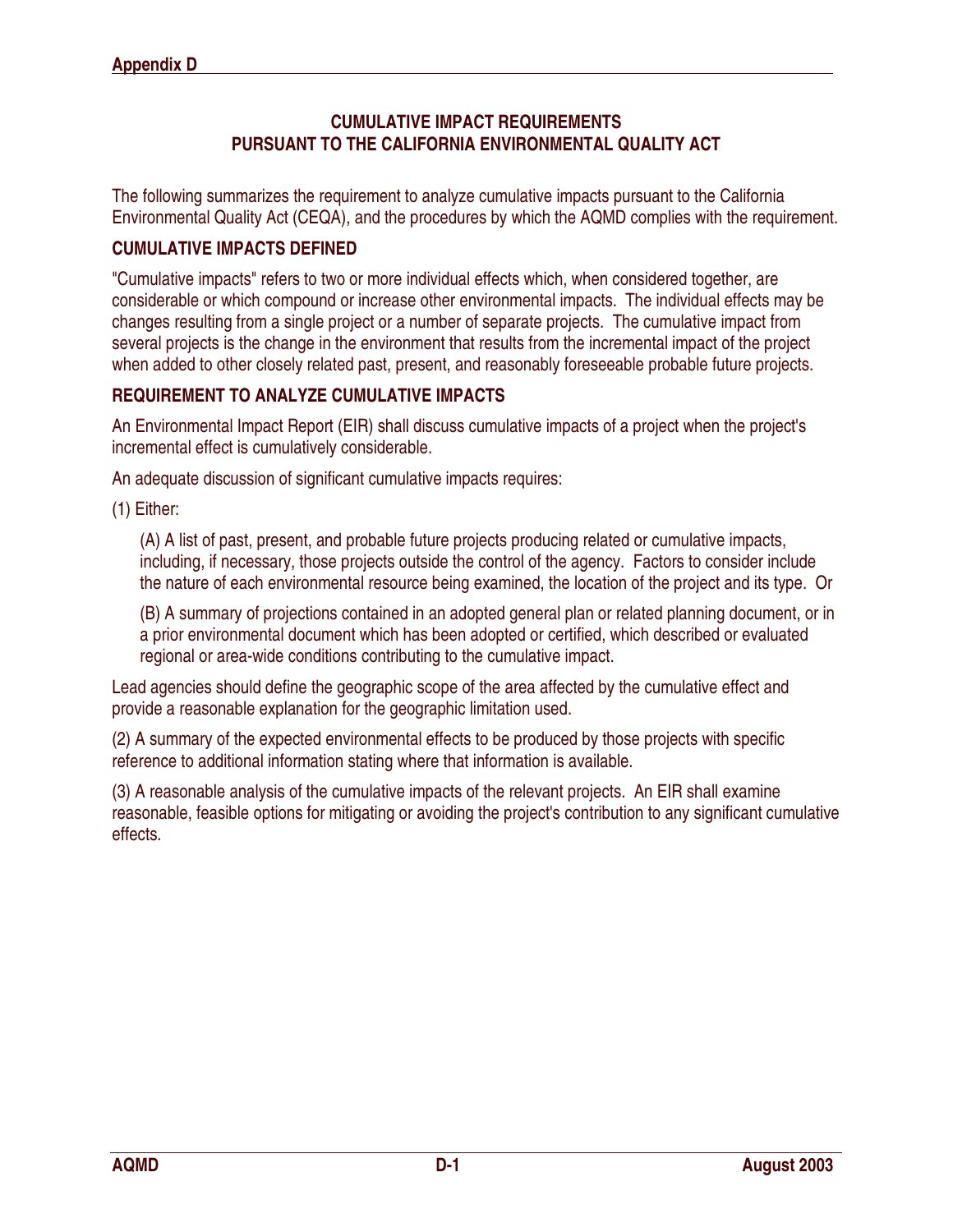## REQUIREMENTS WHEN CUMULATIVE IMPACTS ARE LESS THAN SIGNIFICANT

Where a lead agency is examining a project with an incremental effect that is not "cumulatively considerable," a lead agency need not consider that effect significant, but shall briefly describe its basis for concluding that the incremental effect is not cumulatively considerable.

An EIR may determine that a project's contribution to a significant cumulative impact will be rendered less than cumulatively considerable and thus is not significant. A project's contribution is less than cumulatively considerable if the project is required to implement or fund its fair share of a mitigation measure or measures designed to alleviate the cumulative impact.

An EIR may determine that a project's contribution to a significant cumulative impact is de minimus and thus is not significant. A de minimus contribution means that the environmental conditions would essentially be the same whether or not the proposed project is implemented. Note that this provision (CEQA Guidelines Section 15130(a)[4]) was challenged by Communities for a Better Environment and has not been resolved. Therefore, the SCAQMD does not rely on this provision to conclude that a project does not have cumulatively significant impacts.

### CONSIDERATIONS WHEN CONDUCTING CUMULATIVE IMPACT ANALYSES

"Probable future projects" may be limited to those projects requiring an agency approval for an application which has been received at the time the notice of preparation is released; projects included in an adopted capital improvements program, general plan, regional transportation plan, or other similar plan; projects included in a summary of projections of projects (or development areas designated) in a general plan or a similar plan; projects anticipated as later phase of a previously approved project (e.g. a subdivision); or those public agency projects for which money has been budgeted.

If a cumulative impact was adequately addressed in a prior EIR for a community plan, zoning action, or general plan, and the project is consistent with that plan or action, then an EIR for such a project should not further analyze that cumulative impact.

When analyzing the cumulative impacts of a project, the Lead Agency is required to discuss not only approved projects under construction and approved related projects not yet under construction, but also unapproved projects currently under environmental review with related impacts or which result in significant cumulative impacts. The analysis should include a discussion of projects under review by the Lead Agency and projects under review by other relevant public agencies, using reasonable efforts to discover, disclose, and discuss the other related projects.

The discussion of cumulative impacts shall reflect the severity of the impacts and their likelihood of occurrence, but the discussion need not provide as great detail as is provided for the effects attributable to the project alone. The discussion should be guided by standards of practicality and reasonableness, and should focus on the cumulative impact to which the identified other projects contribute. An EIR should not discuss impacts that do not result in part from the project evaluated in the EIR.

With some projects, the only feasible mitigation for cumulative impacts may involve the adoption of ordinances or regulations rather than the imposition of conditions on a project-by-project basis.

## AQMD COMPLIANCE WITH CEQA CUMULATIVE IMPACT ANALYSIS REQUIREMENT

The AQMD has two primary roles under CEQA. As a Lead Agency, the AQMD is responsible for preparing environmental analyses in the form of EIRs, Negative Declarations, or Environmental Assessments. As a Commenting Agency, the AQMD is responsible for review and comment on air quality analyses prepared by other public agencies.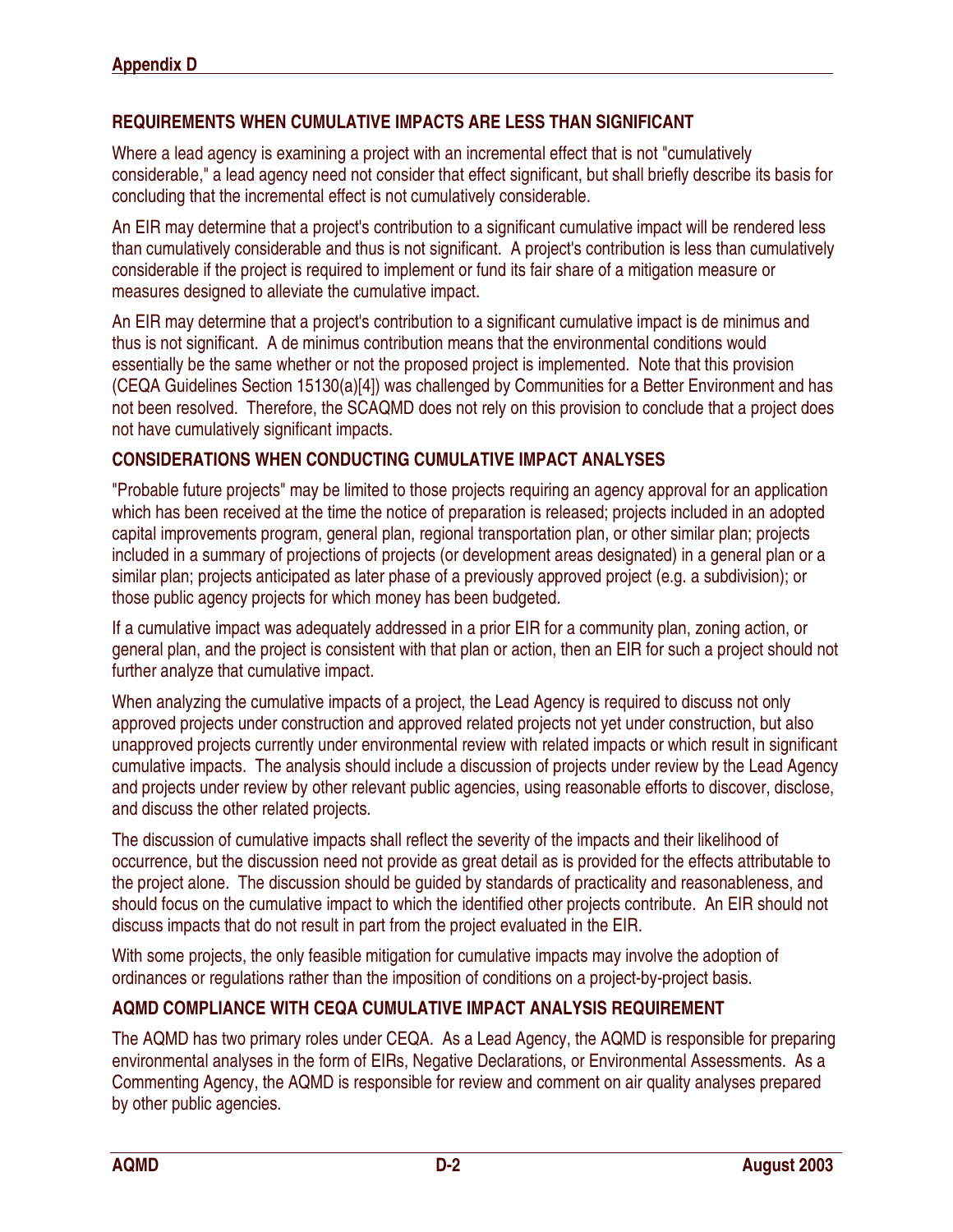The AQMD, as Lead Agency, complies with all cumulative impact analysis requirements when preparing CEQA documents. As a Commenting Agency, the AQMD recommends that other public agencies perform cumulative impact analyses relative to air quality in the same manner as does AQMD. The following discussion focuses on how AQMD complies with the cumulative impact analysis as a Lead Agency.

The SCAQMD's regulatory program (i.e., development of rules and regulations) has been certified by the Secretary of the Resources Agency per Public Resources Code Section 21080.5. This means the SCAQMD prepares environmental analyses, including cumulative analyses, in documents other than EIRs and Negative Declarations. AQMD documents are always called Environmental Assessments.

As Lead Agency preparing Environmental Assessments for rule projects, AQMD evaluates requirements of the proposed rule as well as other AQMD rules with future compliance dates and AQMP control measures to determine if the proposed project may significantly contribute to cumulative impacts.

When AQMD is Lead Agency for a non-SCAQMD project (i.e., permit projects), standard CEQA requirements apply and Negative Declarations and EIRs are prepared. By definition, projects that qualify for a Negative Declaration do not have cumulative impact.

For permit projects, AQMD evaluates cumulative impacts relative to other projects within a geographical sphere of influence as well as other related projects. While cumulative impact analyses include projects undergoing a CEQA review, AQMD also typically requires the consultant to contact the city/county in which the project is located to identify projects where applications have been submitted, but the project has not yet undergone an environmental analysis. For these projects, general plan growth projections are applied to estimate impacts as applicable.

As Lead Agency, the AQMD uses the same significance thresholds for project specific and cumulative impacts for all environmental topics analyzed in an Environmental Assessment or EIR. The only case where the significance thresholds for project specific and cumulative impacts differ is the Hazard Index (HI) significance threshold for toxic air contaminant (TAC) emissions. The project specific (project increment) significance threshold is HI  $\geq$  1.0 while the cumulative (facility-wide) is HI  $\geq$  3.0. It should be noted that the HI is only one of three TAC emission significance thresholds considered (when applicable) in a CEQA analysis. The other two are the maximum individual cancer risk (MICR) and the cancer burden, both of which use the same significance thresholds (MICR of 10 in 1 million and cancer burden of 0.5) for project specific and cumulative impacts.

Projects that exceed the project-specific significance thresholds are considered by the SCAQMD to be cumulatively considerable. This is the reason project-specific and cumulative significance thresholds are the same. Conversely, projects that do not exceed the project-specific thresholds are generally not considered to be cumulatively significant.

#### **References**

Title 14, California Code of Regulations. Chapter 3 - Guidelines for Implementation of the California Environmental Quality Act. Article 9 - Contents of EIRs, Section 15130 - Discussion of Cumulative Impacts and Article 20 – Definitions, Section 15355 - Cumulative Impacts.

Governor's Office of Planning and Research. Discussion relative to CEQA Guidelines Section 15130 ( http://ceres.ca.gov/topic/env\_law/ceqa/guidelines/art9.html).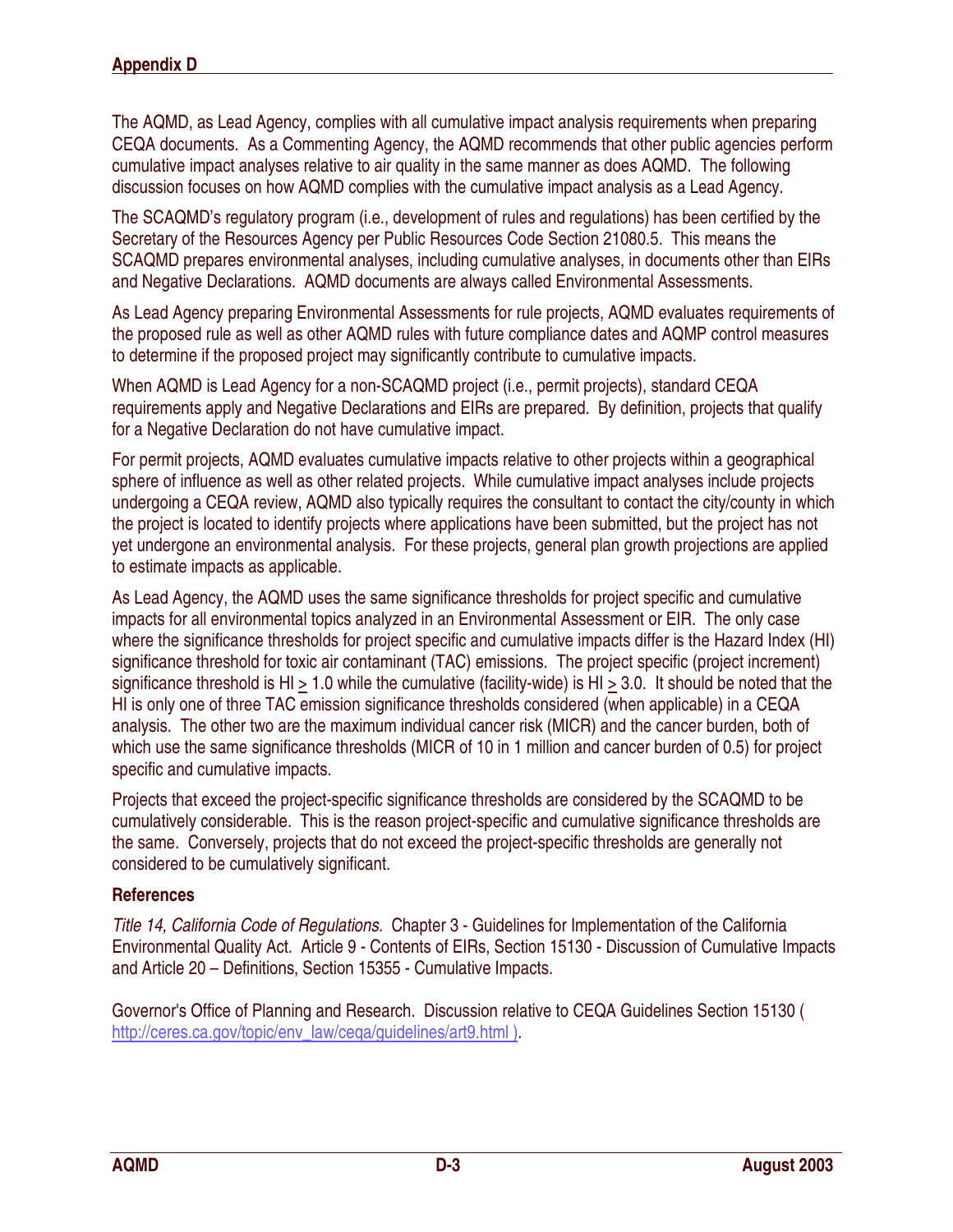Note: Authority cited for CEQA Guidelines Section 15130: Sections 21083 and 21087, Public Resources Code. Reference: Sections 21083(b), 21093, 21094, and 21100, Public Resources Code; Whitman v. Board of Supervisors (1979) 88 Cal.App.3d 397; San Franciscans for Reasonable Growth v. City and County of San Francisco (1984) 151 Cal.App.3d 61; Kings County Farm Bureau v. City of Hanford (1990) 221 Cal.App.3d 692; Laurel Heights Homeowners Association v. Regents of the University of California (1988) 47 Cal.3d 376; Sierra Club v. Gilroy (1990) 220 Cal.App.3d 30; Citizens to Preserve the Ojai v. County of Ventura (1985) 176 Cal.App.3d 421; Concerned Citizens of South Cent. Los Angeles v. Los Angeles Unified Sch. Dist. (1994) 24 Cal.App.4th 826; Las Virgenes Homeowners Fed'n v. County of Los Angeles (1986) 177 Cal.App.3d 300; San Joaquin Raptor/Wildlife Rescue Ctr v. County of Stanislaus (1994) 27 Cal. App.4th 713; and Fort Mojave Indian Tribe v. Cal. Dept. Of Health Services (1995) 38 Cal.App.4th 1574.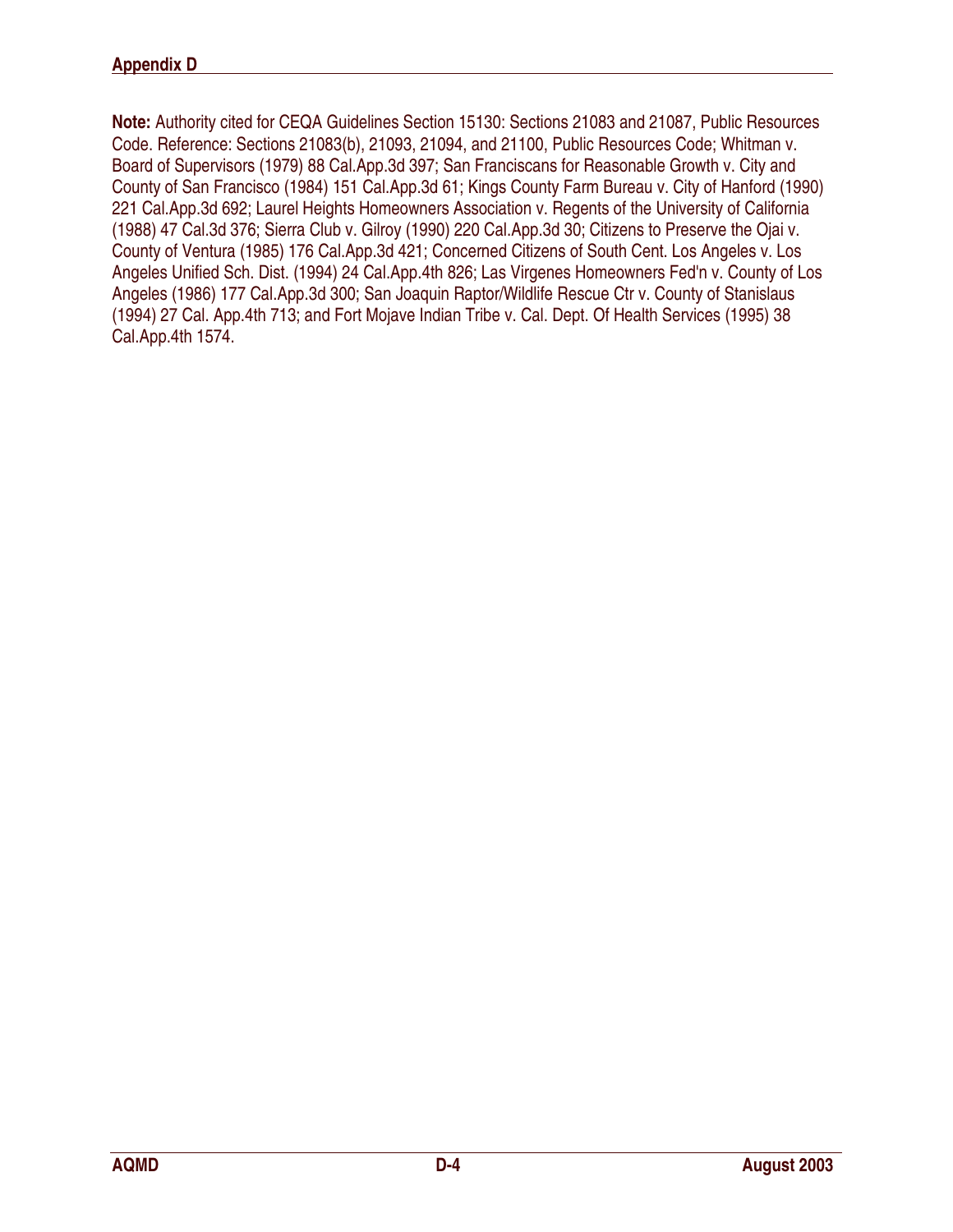APPENDIX E

RAIMI PILOT STUDY, INITIAL PHASE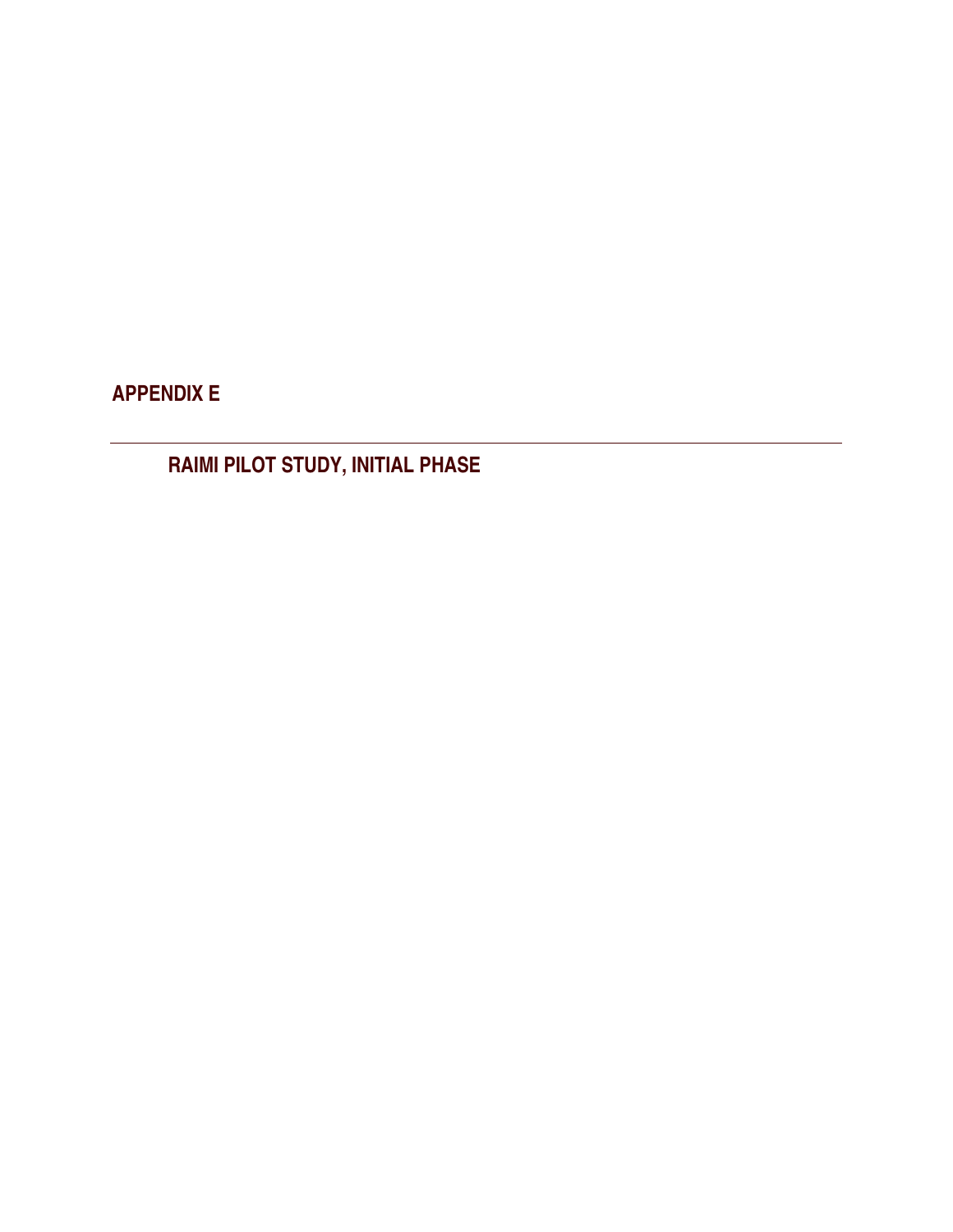# Cumulative Impacts Summary of the Regional Air Impact Modeling Initiative (RAIMI) Pilot Study – Initial Phase By: USEPA, Region VI

- Purpose: To establish a Regional Air Impact Modeling Initiative (RAIMI) program for a region-wide prioritization of potential for community-level health risks as a result of exposure to multiple air contaminants from multiple sources through multiple exposure pathways. Also, to complement concurrent federal air toxics programs including Cumulative Exposure Project, Integrated Urban Air Toxics Program, and residual risk after the establishment of standards for maximum achievable control technology (MACT).
- Process: Conduct a pilot study comprised of 2 phases: 1) investigate test methods for source prioritizations based on risks resulting from direct inhalation; and 2) study indirect exposures resulting from air-related sources. (The Region VI report addresses the initial phase of the pilot.)

#### Goals: The RAIMI pilot project has five stated goals, summarized as follows:

- 1. Use as a permitting tool, independently or combined, applicable for cross media permitting.
- 2. Provide a standardized and consistent means by which permitting authorities could account for and assess aggregate health effects from multiple contaminants from multiple sources, which are often subject to multiple permitting schemes (local, RCRA, CAA, etc.) but cumulatively impact the same receptor area.
- 3. Provide necessary level of detailed information, at a community level, to prioritize, and identify potential solutions, for sources subject to unacceptable risks by estimating combined health effects resulting from multiple contaminants and sources.
- 4. Calculate and track potential risks from numerous sources and contaminants based on actual emissions data. New data can be directly entered into the program for real time risk updates.
- 5. Serve as a versatile and dynamic platform, allowing for rapid use of the program tools.
- **Design:** RAIMI is designed to provide a prioritization based on the estimate of potential health risks resulting from multiple air contaminants and sources (point, area, and mobile sources) within a pre-defined geographical area and to a community level of resolution. The level of detail is intended to be sufficient enough to allow association of risk to a specific contaminant, source, and exposure pathway. The intent is to have a flexible and dynamic platform that would allow active updates to data for rapid identification, characterization, assessment, and management of aggregate environmental exposures based on relevant and current exposures. Data completeness and accuracy that are contained within the platform are of greatest importance.
- Benefits: The potential for RAIMI, under complete and successful implementation, is that it can be used by EPA, state, and local agencies to provide input on risk management decisions, policies regarding cumulative health risks, permitting, regulatory development, land use decisions and planning, and contribute to cross media regulatory protections.
- Results: The Phase I RAIMI Pilot Study successfully demonstrated its stated design objectives. The most significant limitation and uncertainty is the potential lack of complete emissions characterization. Complete, accurate, and timely data are crucial to successful use of the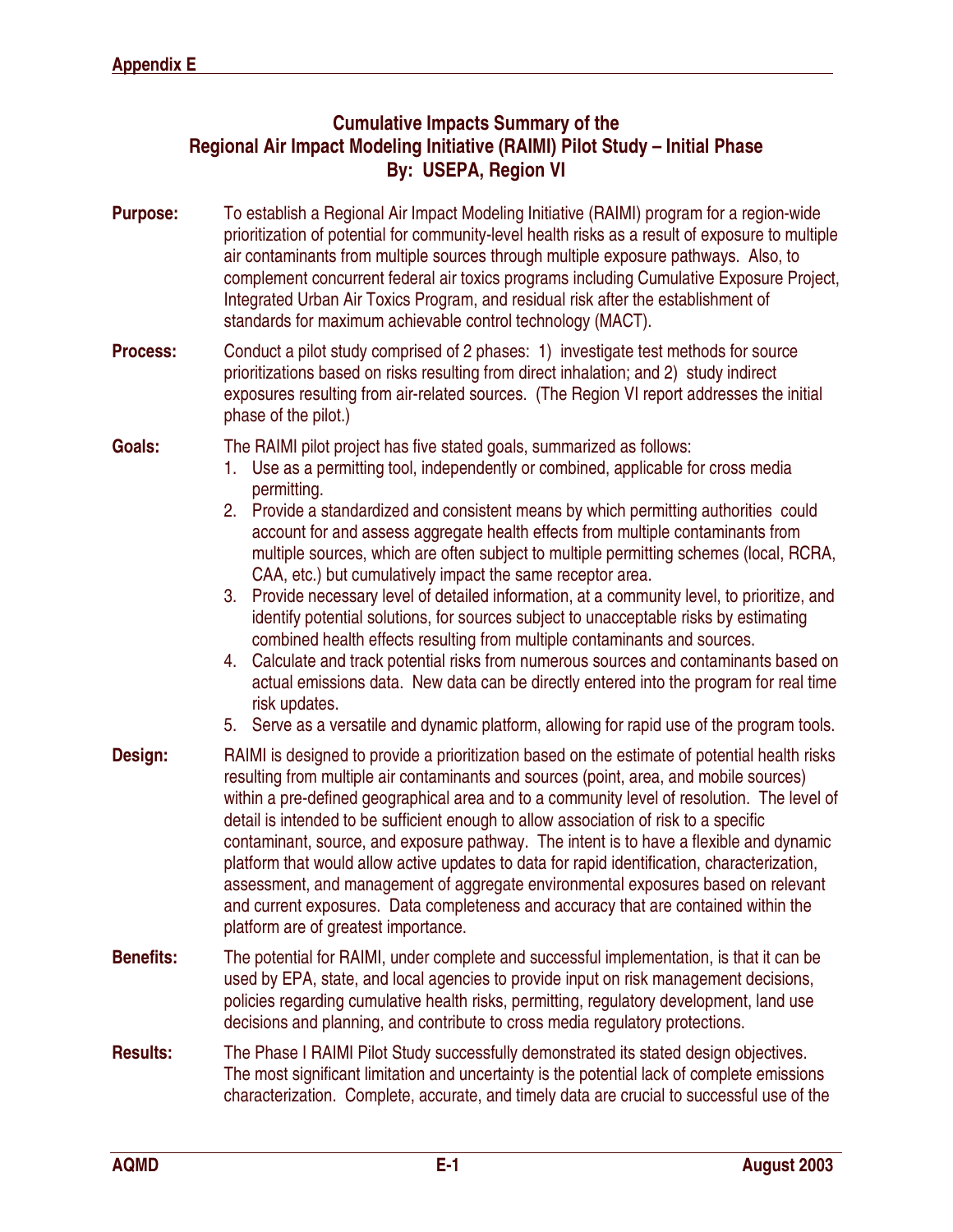RAIMI platform. Uncertainties also exist relative to air and risk modeling programs and respective inputs.

Next Steps: The initial phase of the pilot study was a test for application to larger areas. USEPA Region VI has recently completed an assessment on three entire counties at the same level of detail. EPA is currently examining the results from the assessments from an implementation and enforcement standpoint to lower community level inhalation risks. The intent is to have all counties in the major areas of the region (primarily Texas and Louisiana) fully mapped in the next five years.

> The second phase of the pilot is to study indirect exposures resulting from air-related sources. This element of the pilot will focus on other pathways of exposure besides inhalation, such as ingestion. Work on this phase is anticipated for completion by the end of 2003, to be followed by a review stage prior to publishing. Under this phase, EPA will be examining surrogates to effectively and accurately determine the impacts from indirect exposures.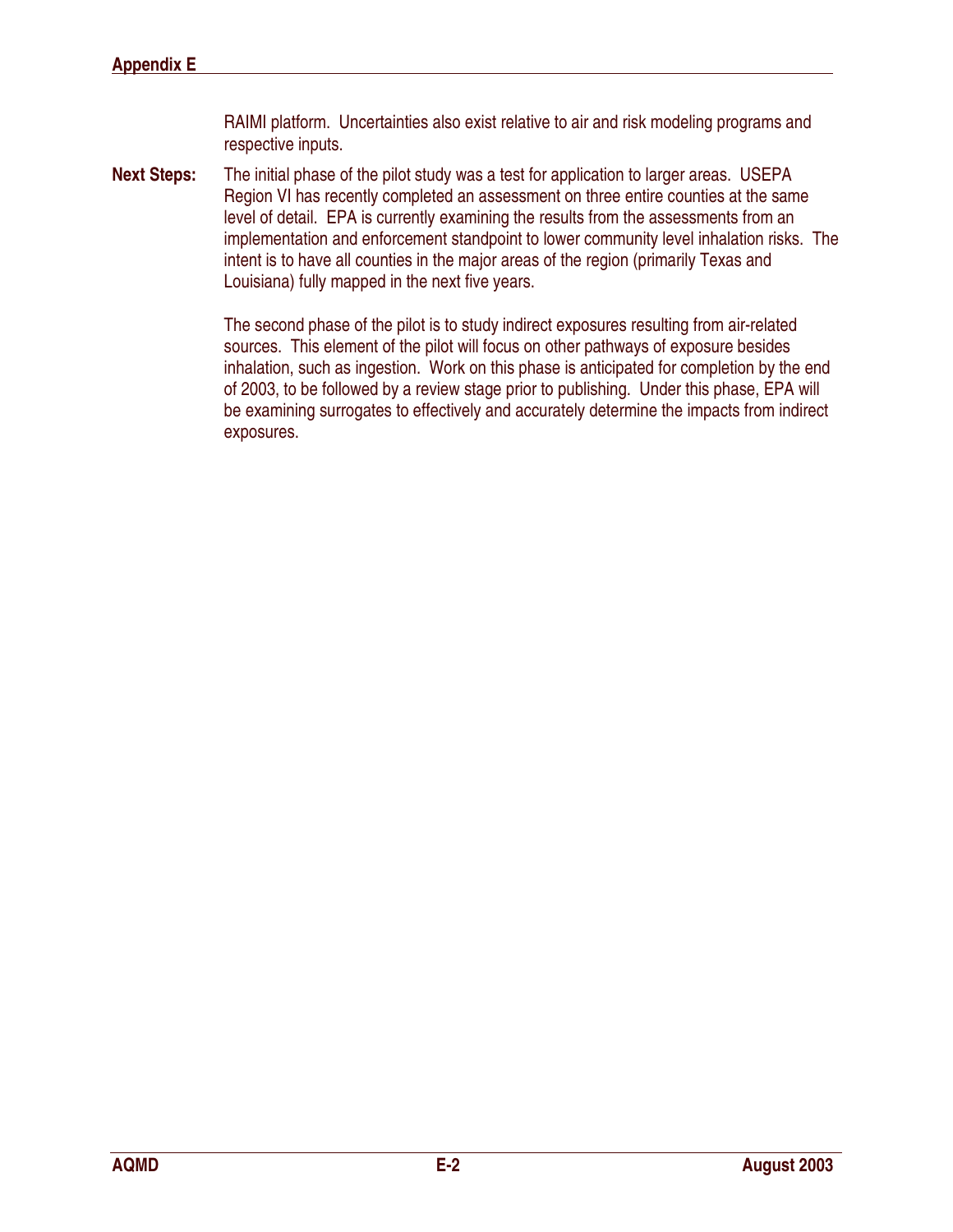APPENDIX F

COMMUNITY FORUM SUMMARY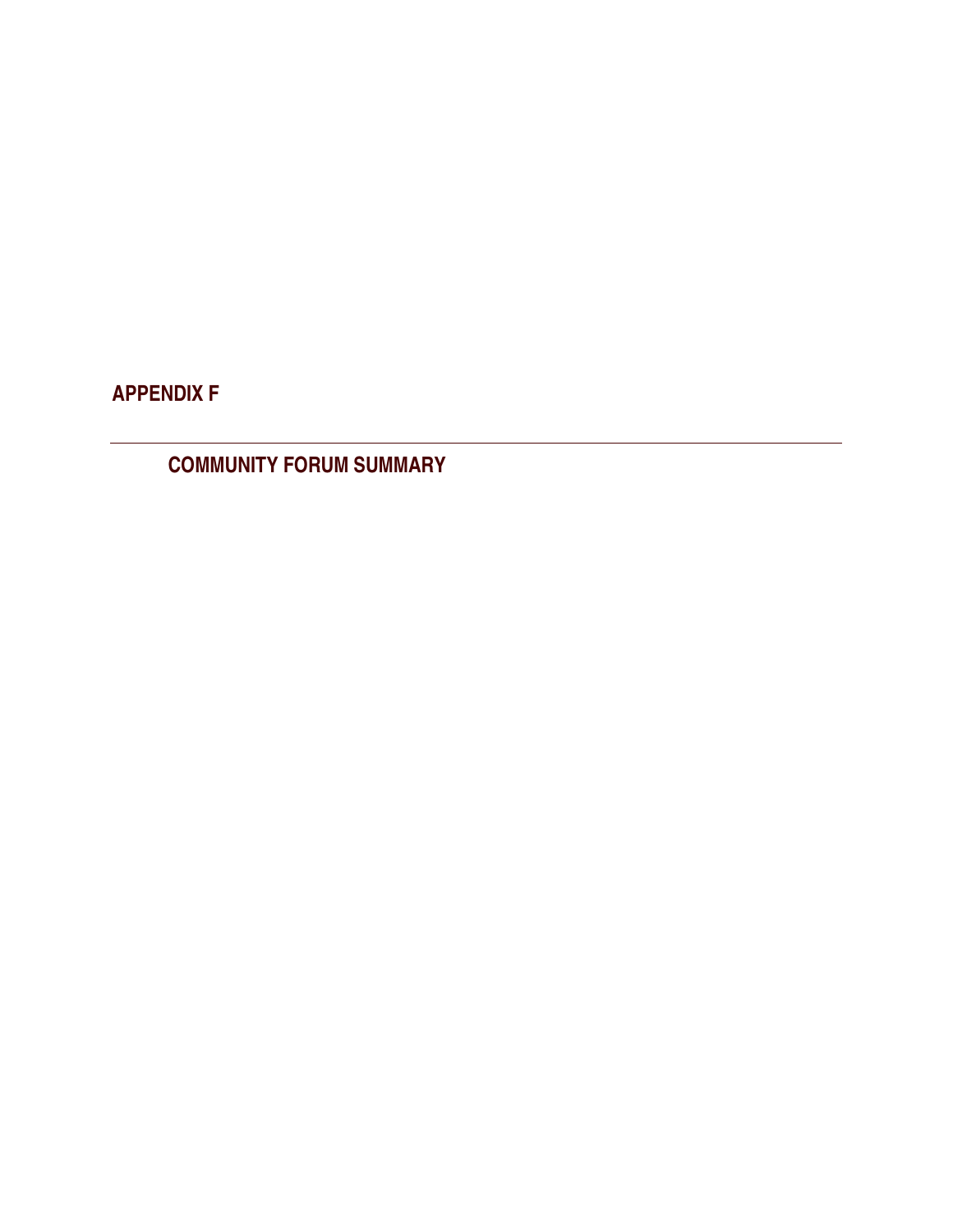## **Summary**

### Community Forums For Addressing Cumulative Impacts

In May and June 2003, staff held a series of 5 evening and weekend Community Forums. The meetings were held in Mira Loma, Santa Ana, Sun Valley, Fontana, and Wilmington. The intent of the meetings were to seek input for addressing cumulative impacts from sources of air pollution. One of the primary goals was to receive feedback on a list of 19 options (see attached) developed by the Cumulative Impacts Working Group. The meetings were attended by about 150 individuals representing environmental and community groups, local government, and neighboring residents.

A summary of key comments and concerns raised at the individual meetings follows:

- Mira Loma: The primary concerns raised related to the heavy rail and diesel truck traffic and lengthy idling associated with the large number of warehouses and distribution centers. These structures are located in and around the 15/60 freeway interchange, which are in close proximity to schools. Concerns were also raised regarding proposed increased numbers of warehouses in the same vicinity. Another major concern was regarding a particular facility that conducts manufacturing of foam, plastic, and rubber products.
- Santa Ana: Although there were several questions on the cumulative impact effort, no specific concerns regarding local issues were raised.
- Sun Valley: A number of concerns were raised relative to the high local concentration of landfills and waste processing, strip mining (quarries), vehicle scrap yards, plating facilities, and rail and freeway transportation corridor. Due to the dust, odors, and other emissions, concerns were raised regarding the high incidence of asthma in children in the area. A number of requests were specifically made for air monitoring in the local area, particularly around schools. Therefore, requests for increased inspector field presence. This community also wanted AQMD staff to come back to this area.
- Fontana: The major concern raised was increased vehicle traffic due to relocated and new businesses, including manufacturing, into the area.
- Wilmington: Attendees stressed that a strong cumulative impacts program should be developed and implemented, and should include indicators other than cancer risk only. Several attendees testified that the program should address both stationary and mobile sources. Concerns were raised regarding the high incidence of asthma and nose bleeds of local residents. The rail and diesel truck traffic associated with the ports and the Alameda Corridor are of key concern, as well as density of local facilities, such as refineries, auto body shops, plating facilities, and vehicle scrap yards. Requests were made for increased localized monitoring and neighborhood assessment modeling. Several groups offered to support the AQMD regarding legislation to increase its authority over ships, trucks, and trains. Several concerns were also raised by residents located near the runway of the Santa Monica airport, citing high exposure to airplane emissions due to the increased number of planes idling prior to take-off.